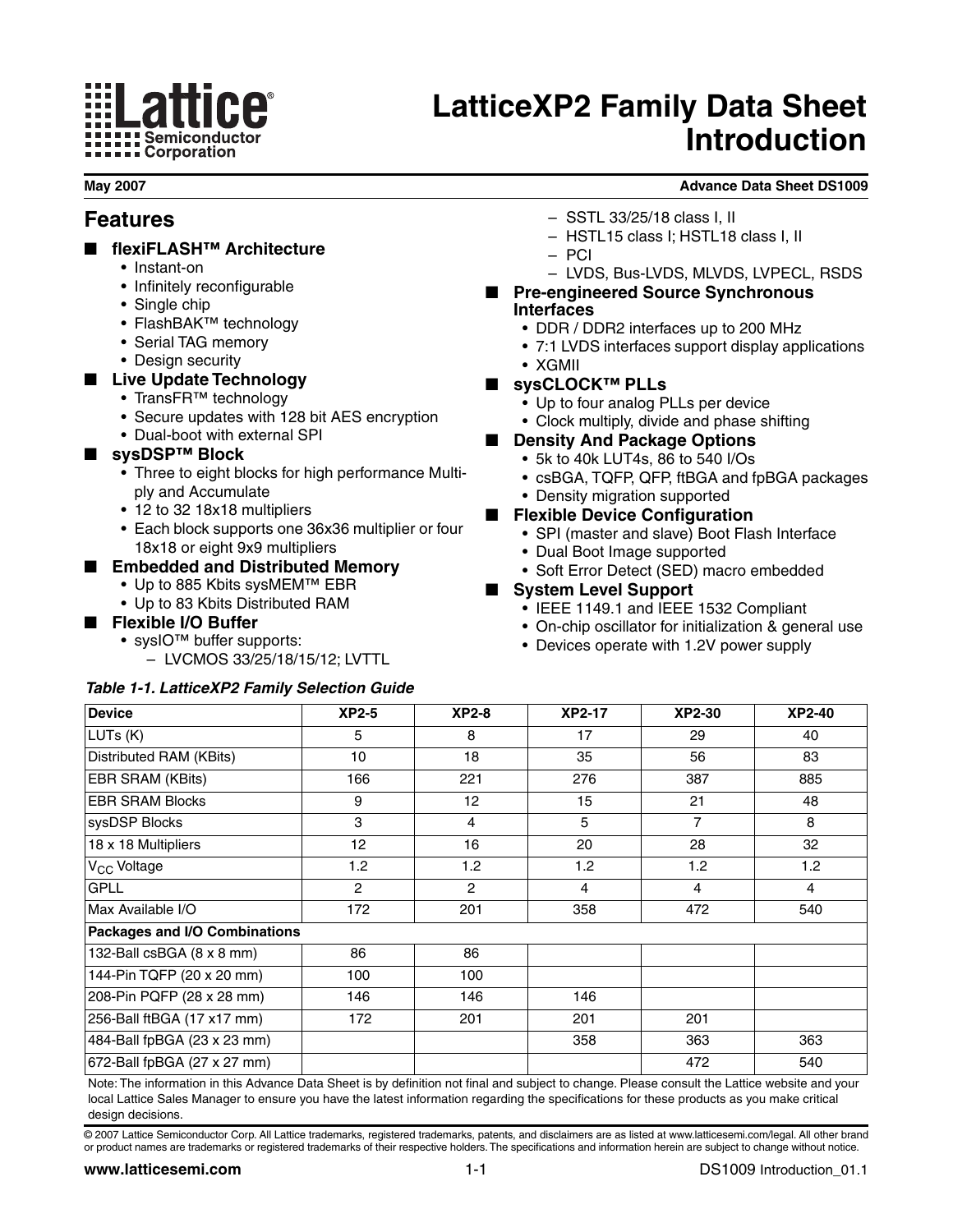# **Introduction**

LatticeXP2 devices combine a Look-up Table (LUT) based FPGA fabric with non-volatile Flash cells in an architecture referred to as flexiFLASH.

The flexiFLASH approach provides benefits including instant-on, infinite reconfigurability, on chip storage with FlashBAK embedded block memory and Serial TAG memory and design security. The parts also support Live Update technology with TransFR, 128-bit AES Encryption and Dual-boot technologies.

The LatticeXP2 FPGA fabric was optimized for the new technology from the outset with high performance and low cost in mind. LatticeXP2 devices include LUT-based logic, distributed and embedded memory, Phase Locked Loops (PLLs), pre-engineered source synchronous I/O support and enhanced sysDSP blocks.

The ispLEVER® design tool from Lattice allows large and complex designs to be efficiently implemented using the LatticeXP2 family of FPGA devices. Synthesis library support for LatticeXP2 is available for popular logic synthesis tools. The ispLEVER tool uses the synthesis tool output along with the constraints from its floor planning tools to place and route the design in the LatticeXP2 device. The ispLEVER tool extracts the timing from the routing and back-annotates it into the design for timing verification.

Lattice provides many pre-designed Intellectual Property (IP) ispLeverCORE™ modules for the LatticeXP2 family. By using these IPs as standardized blocks, designers are free to concentrate on the unique aspects of their design, increasing their productivity.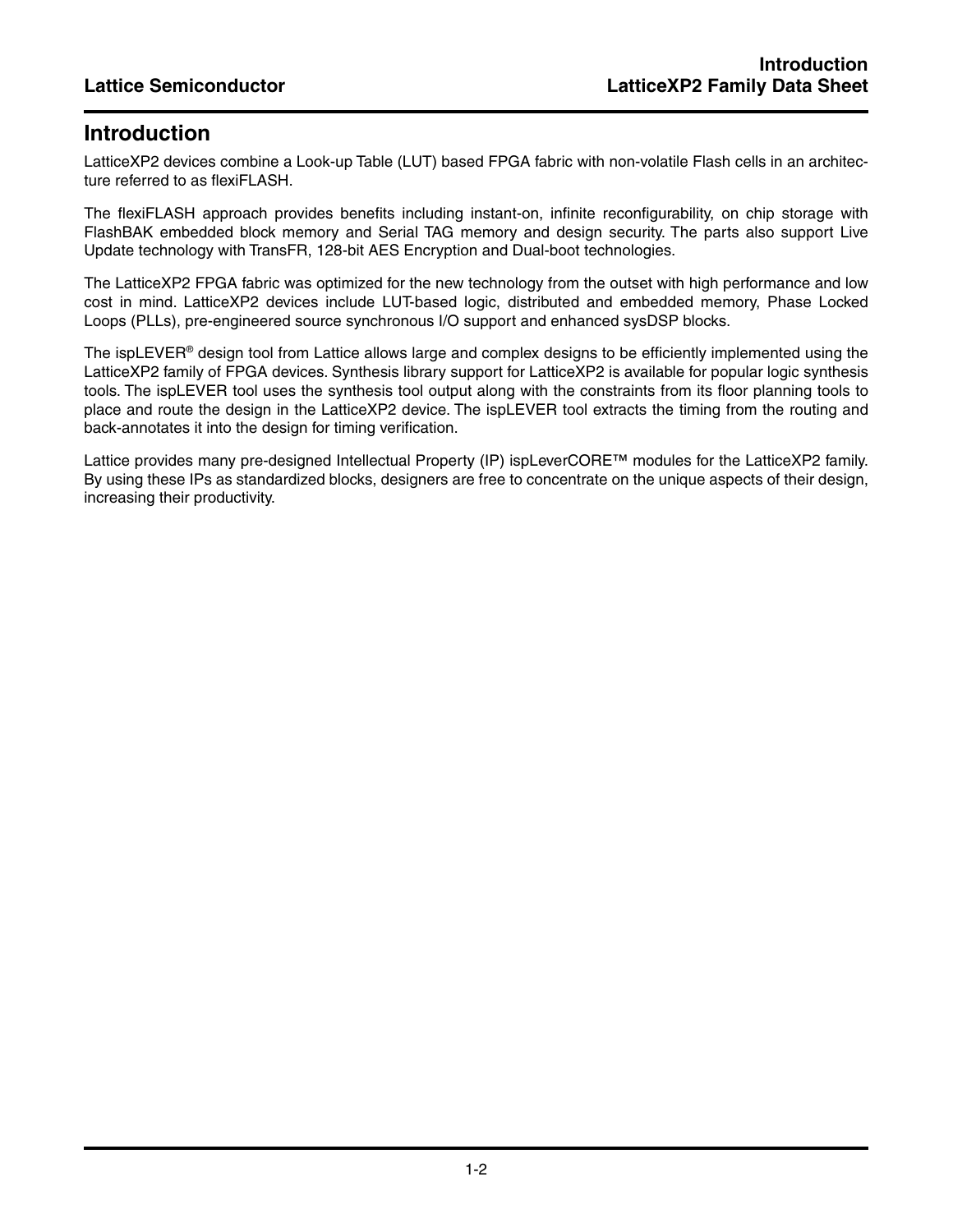

# **LatticeXP2 Family Data Sheet Architecture**

**May 2007 Advance Data Sheet DS1009**

### **Architecture Overview**

Each LatticeXP2 device contains an array of logic blocks surrounded by Programmable I/O Cells (PIC). Interspersed between the rows of logic blocks are rows of sysMEM™ Embedded Block RAM (EBR) and a row of sys-DSP™ Digital Signal Processing blocks as shown in Figure 2-1.

On the left and right sides of the Programmable Functional Unit (PFU) array, there are Non-volatile Memory Blocks. In configuration mode the nonvolatile memory is programmed via the IEEE 1149.1 TAP port or the sysCONFIG™ peripheral port. On power up, the configuration data is transferred from the Non-volatile Memory Blocks to the configuration SRAM. With this technology, expensive external configuration memory is not required, and designs are secured from unauthorized read-back. This transfer of data from non-volatile memory to configuration SRAM via wide busses happens in microseconds, providing an "instant-on" capability that allows easy interfacing in many applications. LatticeXP2 devices can also transfer data from the sysMEM EBR blocks to the Non-volatile Memory Blocks at user request.

There are two kinds of logic blocks, the PFU and the PFU without RAM (PFF). The PFU contains the building blocks for logic, arithmetic, RAM and ROM functions. The PFF block contains building blocks for logic, arithmetic and ROM functions. Both PFU and PFF blocks are optimized for flexibility allowing complex designs to be implemented quickly and efficiently. Logic Blocks are arranged in a two-dimensional array. Only one type of block is used per row.

LatticeXP2 devices contain one or more rows of sysMEM EBR blocks. sysMEM EBRs are large dedicated 18Kbit memory blocks. Each sysMEM block can be configured in a variety of depths and widths of RAM or ROM. In addition, LatticeXP2 devices contain up to two rows of DSP Blocks. Each DSP block has multipliers and adder/accumulators, which are the building blocks for complex signal processing capabilities.

Each PIC block encompasses two PIOs (PIO pairs) with their respective sysIO buffers. The sysIO buffers of the LatticeXP2 devices are arranged into eight banks, allowing the implementation of a wide variety of I/O standards. In addition, a separate I/O bank is provided for programming interfaces. PIO pairs on the left and right edges of the device can be configured as LVDS transmit/receive pairs. The PIC logic also includes pre-engineered support to aid in the implementation of high speed source synchronous standards such as 7:1 LVDS interfaces, found in many display applications, and memory interfaces including DDR and DDR2.

Other blocks provided include PLLs and configuration functions. The LatticeXP2 architecture provides up to four General Purpose PLLs (GPLL) per device. The GPLL blocks are located in the corners of the device.

The configuration block that supports features such as configuration bit-stream de-encryption, transparent updates and dual boot support is located between banks two and three. Every device in the LatticeXP2 family supports a sysCONFIG port, muxed with bank seven I/Os, which supports serial device configuration. A JTAG port is provided between banks two and three.

This family also provides an on-chip oscillator and Soft Error Detect (SED) capability. LatticeXP2 devices use 1.2V as their core voltage.

<sup>©</sup> 2007 Lattice Semiconductor Corp. All Lattice trademarks, registered trademarks, patents, and disclaimers are as listed at www.latticesemi.com/legal. All other brand or product names are trademarks or registered trademarks of their respective holders.The specifications and information herein are subject to change without notice.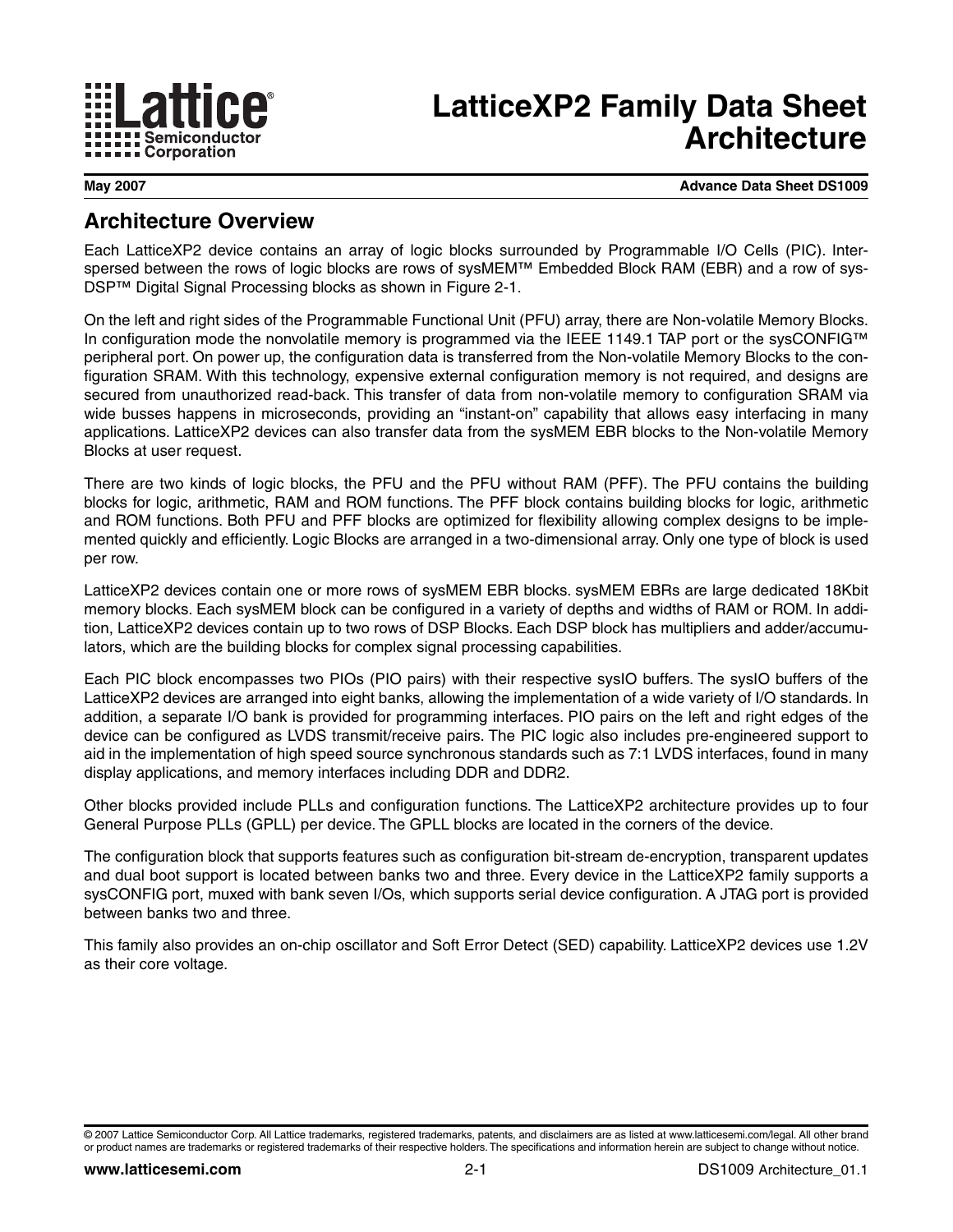

**Figure 2-1. Simplified Block Diagram, LatticeXP2-17 Device (Top Level)**

# **PFU Blocks**

The core of the LatticeXP2 device is made up of logic blocks in two forms, PFUs and PFFs. PFUs can be programmed to perform logic, arithmetic, distributed RAM and distributed ROM functions. PFF blocks can be programmed to perform logic, arithmetic and ROM functions. Except where necessary, the remainder of this data sheet will use the term PFU to refer to both PFU and PFF blocks.

Each PFU block consists of four interconnected slices, numbered Slice 0 through Slice 3, as shown in Figure 2-2. All the interconnections to and from PFU blocks are from routing. There are 50 inputs and 23 outputs associated with each PFU block.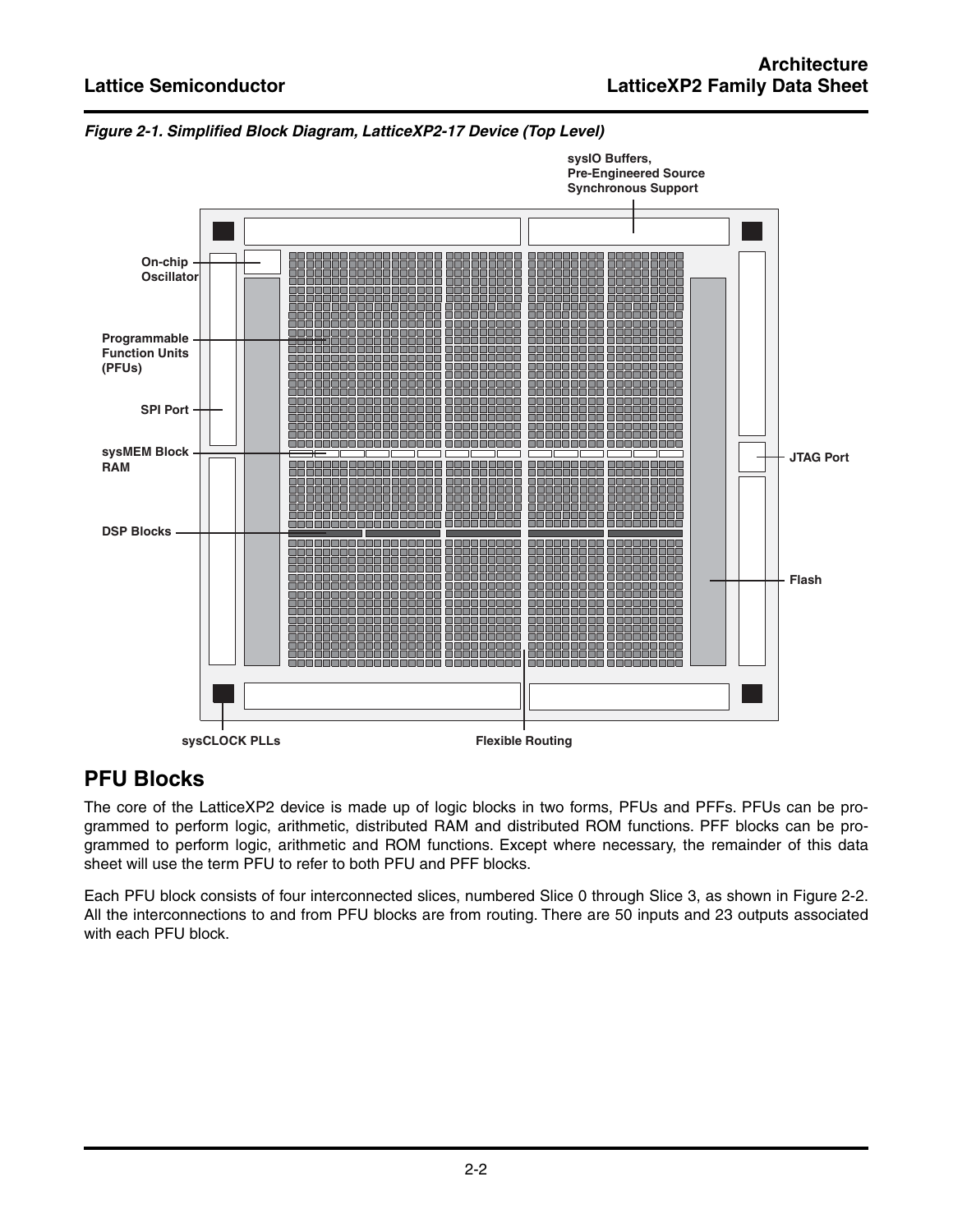#### **Figure 2-2. PFU Diagram**



#### **Slice**

Slice 0 through Slice 2 contain two 4-input combinatorial Look-Up Tables (LUT4), which feed two registers. Slice 3 contains two LUT4s and no registers. For PFUs, Slice 0 and Slice 2 can also be configured as distributed memory, a capability not available in PFF blocks. Table 2-1 shows the capability of the slices in both PFF and PFU blocks along with the operation modes they enable. In addition, each PFU contains logic that allows the LUTs to be combined to perform functions such as LUT5, LUT6, LUT7 and LUT8. There is control logic to perform set/reset functions (programmable as synchronous/asynchronous), clock select, chip-select and wider RAM/ROM functions. Figure 2-3 shows an overview of the internal logic of the slice. The registers in the slice can be configured for positive/negative and edge triggered or level sensitive clocks.

| Table 2-1. Resources and Modes Available per Slice |  |  |
|----------------------------------------------------|--|--|
|                                                    |  |  |

|         |                         | <b>PFU BLock</b>   | <b>PFF Block</b>                                |                    |  |
|---------|-------------------------|--------------------|-------------------------------------------------|--------------------|--|
| Slice   | <b>Resources</b>        | <b>Modes</b>       | <b>Resources</b>                                | <b>Modes</b>       |  |
| Slice 0 | 2 LUT4s and 2 Registers |                    | Logic, Ripple, RAM, ROM 2 LUT4s and 2 Registers | Logic, Ripple, ROM |  |
| Slice 1 | 2 LUT4s and 2 Registers | Logic, Ripple, ROM | 2 LUT4s and 2 Registers                         | Logic, Ripple, ROM |  |
| Slice 2 | 2 LUT4s and 2 Registers |                    | Logic, Ripple, RAM, ROM 2 LUT4s and 2 Registers | Logic, Ripple, ROM |  |
| Slice 3 | 2 LUT4s                 | Logic, ROM         | 2 LUT4s                                         | Logic, ROM         |  |

Slice 0 through Slice 2 have 14 input signals: 13 signals from routing and one from the carry-chain (from the adjacent slice or PFU).There are seven outputs: six to routing and one to carry-chain (to the adjacent PFU). Slice 3 has 13 input signals from routing and four signals to routing. Table 2-2 lists the signals associated with Slice 0 to Slice 2.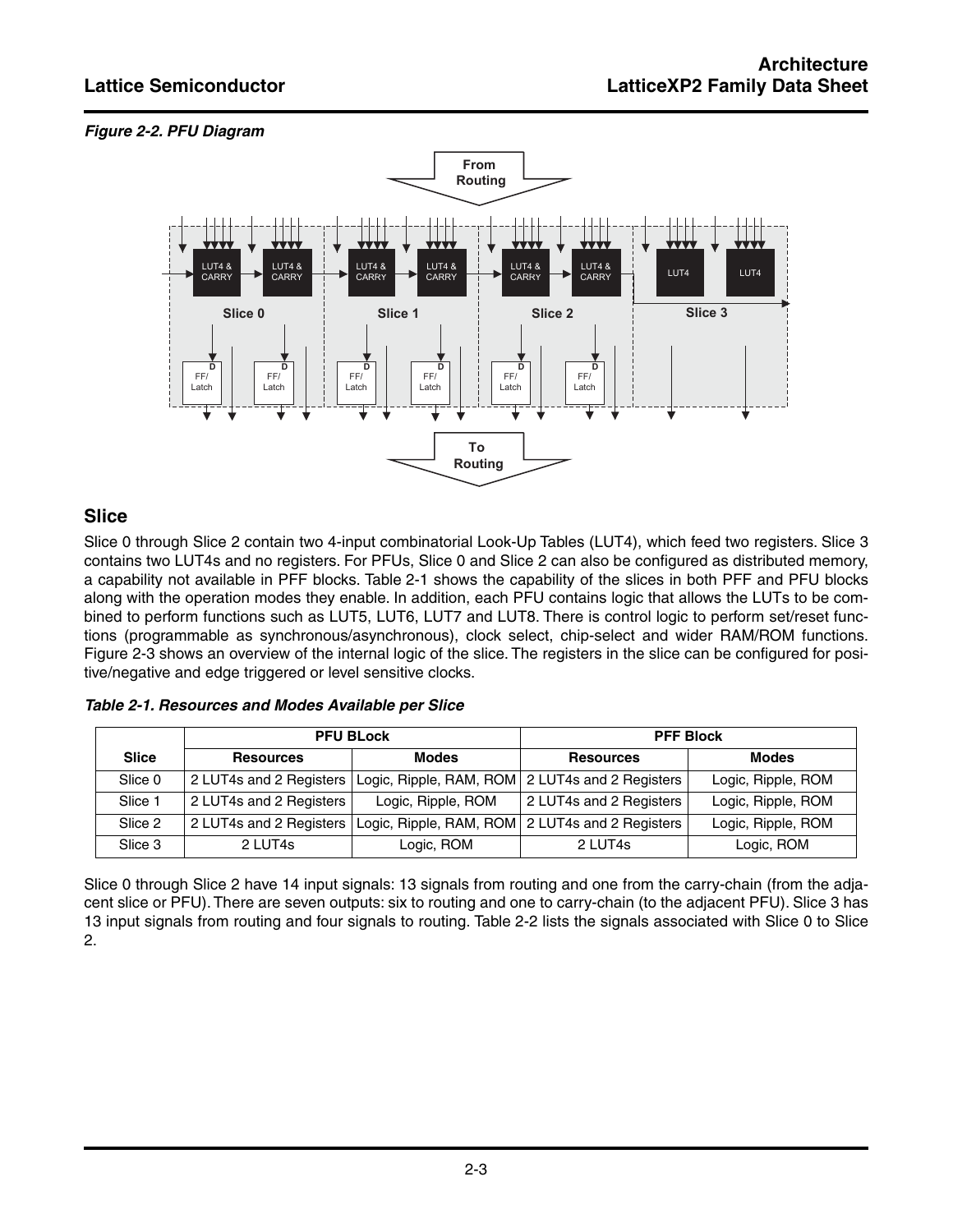#### **Figure 2-3. Slice Diagram**



WAD [A:D] is a 4bit address from slice 1 LUT input

| <b>Function</b> | Type               | <b>Signal Names</b>             | <b>Description</b>                                                   |
|-----------------|--------------------|---------------------------------|----------------------------------------------------------------------|
| Input           | Data signal        | A0, B0, C0, D0                  | Inputs to LUT4                                                       |
| Input           | Data signal        | A1, B1, C1, D1                  | Inputs to LUT4                                                       |
| Input           | Multi-purpose      | M0.                             | Multipurpose Input                                                   |
| Input           | Multi-purpose      | M1                              | Multipurpose Input                                                   |
| Input           | Control signal     | CЕ                              | Clock Enable                                                         |
| Input           | Control signal     | LSR.                            | Local Set/Reset                                                      |
| Input           | Control signal     | <b>CLK</b>                      | <b>System Clock</b>                                                  |
| Input           | Inter-PFU signal   | <b>FCI</b>                      | Fast Carry-In <sup>1</sup>                                           |
| Input           | Inter-slice signal | <b>FXA</b>                      | Intermediate signal to generate LUT6 and LUT7                        |
| Input           | Inter-slice signal | <b>FXB</b>                      | Intermediate signal to generate LUT6 and LUT7                        |
| Output          | Data signals       | F <sub>0</sub> , F <sub>1</sub> | LUT4 output register bypass signals                                  |
| Output          | Data signals       | Q0, Q1                          | Register outputs                                                     |
| Output          | Data signals       | OFX0                            | Output of a LUT5 MUX                                                 |
| Output          | Data signals       | OFX <sub>1</sub>                | Output of a LUT6, LUT7, LUT8 <sup>2</sup> MUX depending on the slice |
| Output          | Inter-PFU signal   | <b>FCO</b>                      | Slice 2 of each PFU is the fast carry chain output <sup>1</sup>      |

1. See Figure 2-3 for connection details.

2. Requires two PFUs.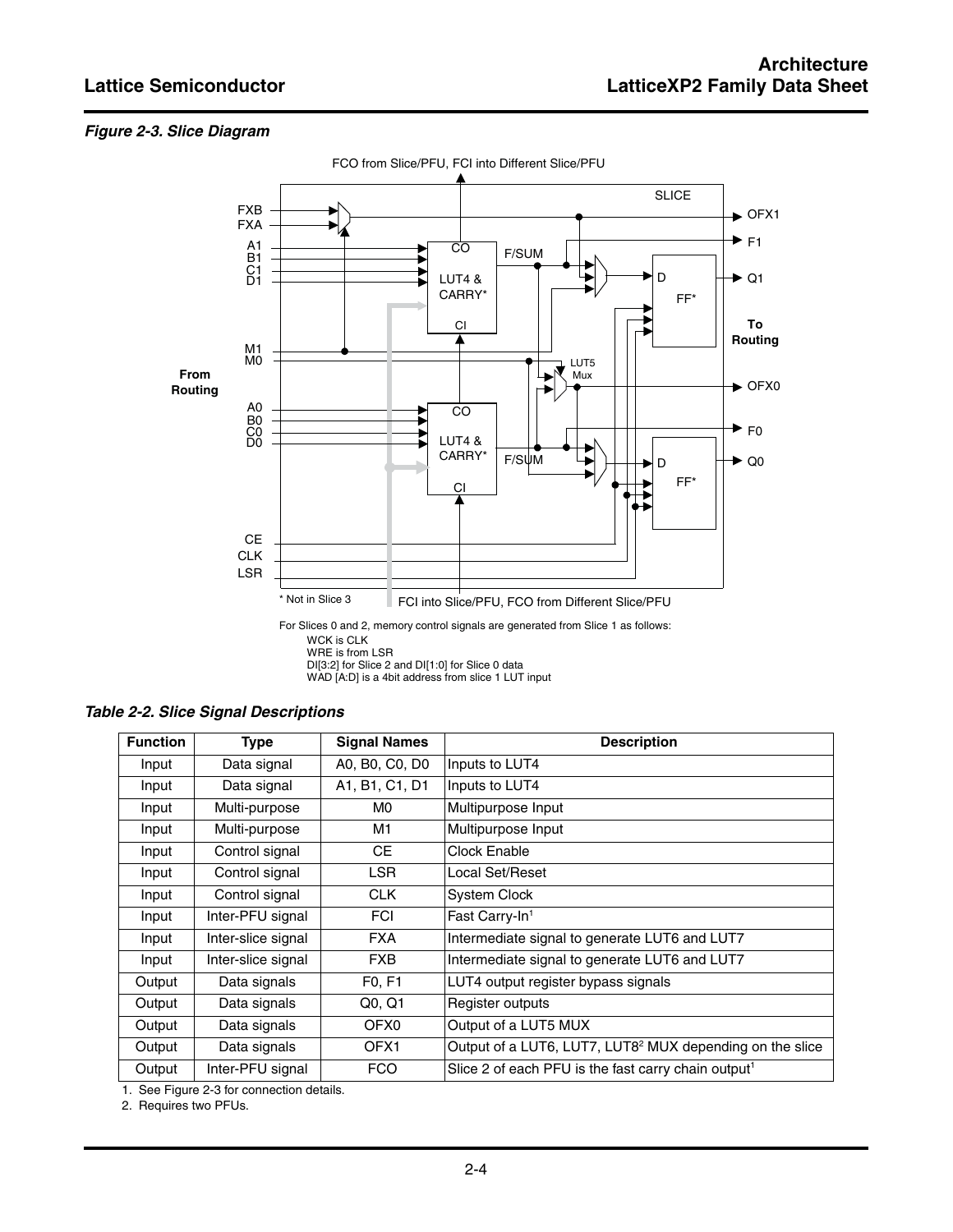#### **Modes of Operation**

Each slice has up to four potential modes of operation: Logic, Ripple, RAM and ROM.

#### **Logic Mode**

In this mode, the LUTs in each slice are configured as LUT4s. A LUT4 has 16 possible input combinations. Fourinput logic functions are generated by programming the LUT4. Since there are two LUT4s per slice, a LUT5 can be constructed within one slice. Larger LUTs such as LUT6, LUT7 and LUT8, can be constructed by concatenating two or more slices. Note that a LUT8 requires more than four slices.

#### **Ripple Mode**

Ripple mode allows efficient implementation of small arithmetic functions. In ripple mode, the following functions can be implemented by each slice:

- Addition 2-bit
- Subtraction 2-bit
- Add/Subtract 2-bit using dynamic control
- Up counter 2-bit
- Down counter 2-bit
- Up/Down counter with async clear
- Up/Down counter with preload (sync)
- Ripple mode multiplier building block
- Multiplier support
- Comparator functions of A and B inputs
	- A greater-than-or-equal-to B
	- A not-equal-to B
	- A less-than-or-equal-to B

Two carry signals, FCI and FCO, are generated per slice in this mode, allowing fast arithmetic functions to be constructed by concatenating slices.

#### **RAM Mode**

In this mode, a 16x4-bit distributed Single Port RAM (SPR) can be constructed using each LUT block in Slice 0 and Slice 2 as a 16x1-bit memory. Slice 1 is used to provide memory address and control signals. A 16x2-bit Pseudo Dual Port RAM (PDPR) memory is created by using one slice as the read-write port and the other companion slice as the read-only port.

The Lattice design tools support the creation of a variety of different size memories. Where appropriate, the software will construct these using distributed memory primitives that represent the capabilities of the PFU. Table 2-3 shows the number of slices required to implement different distributed RAM primitives. For more information on using RAM in LatticeXP2 devices, please see TN1137, LatticeXP2 Memory Usage Guide.

#### **Table 2-3. Number of Slices Required For Implementing Distributed RAM**

| Number of slices |  |
|------------------|--|

Note: SPR = Single Port RAM, PDPR = Pseudo Dual Port RAM

#### **ROM Mode**

ROM mode uses the LUT logic; hence, Slices 0 through 3 can be used in the ROM mode. Preloading is accomplished through the programming interface during PFU configuration.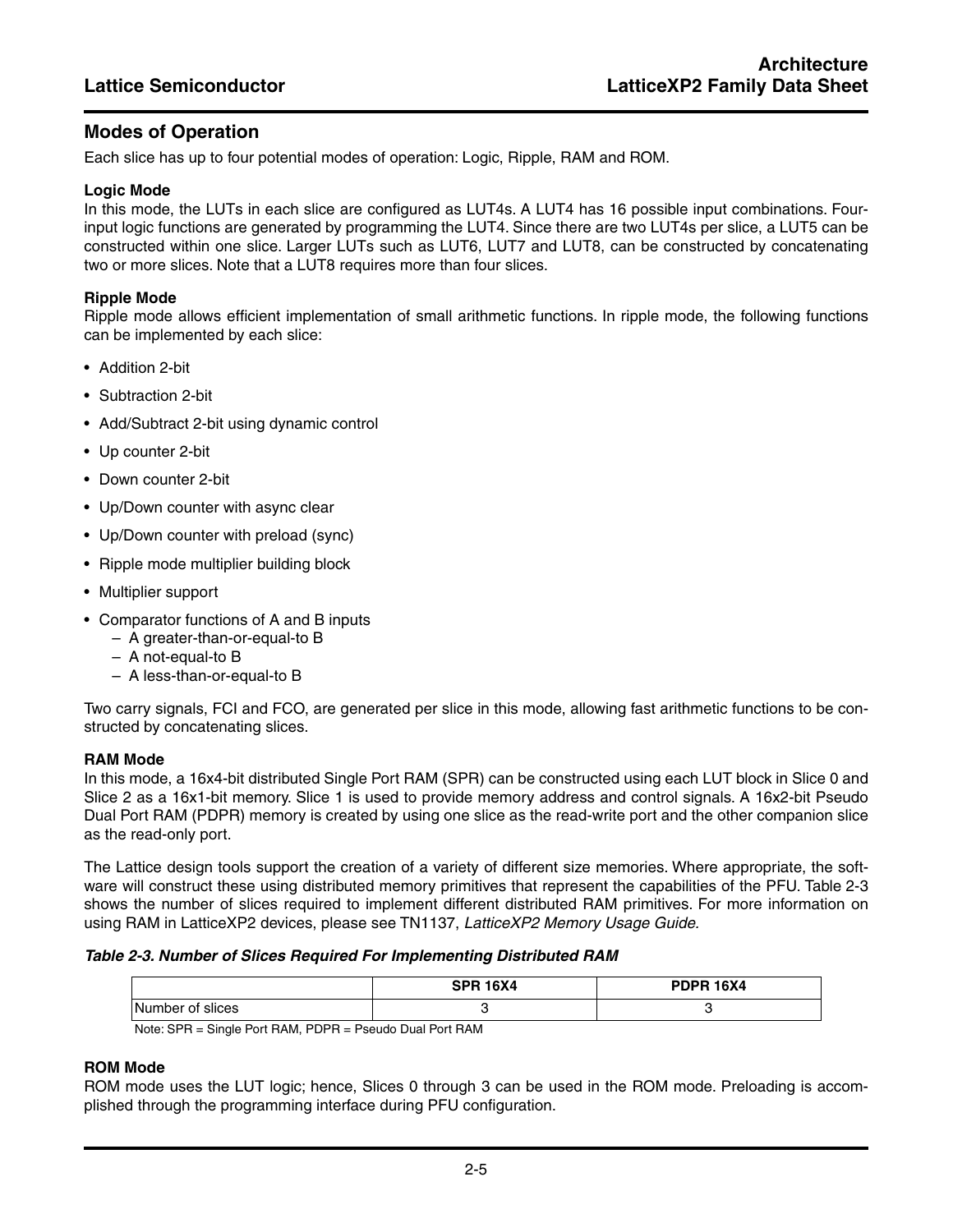# **Routing**

There are many resources provided in the LatticeXP2 devices to route signals individually or as busses with related control signals. The routing resources consist of switching circuitry, buffers and metal interconnect (routing) segments.

The inter-PFU connections are made with x1 (spans two PFU), x2 (spans three PFU) or x6 (spans seven PFU) connections. The x1 and x2 connections provide fast and efficient connections in horizontal and vertical directions. The x2 and x6 resources are buffered to allow both short and long connections routing between PFUs.

The LatticeXP2 family has an enhanced routing architecture to produce a compact design. The ispLEVER design tool takes the output of the synthesis tool and places and routes the design. Generally, the place and route tool is completely automatic, although an interactive routing editor is available to optimize the design.

# **sysCLOCK Phase Locked Loops (PLL)**

The sysCLOCK PLLs provide the ability to synthesize clock frequencies. The LatticeXP2 family supports between two and four full featured General Purpose PLLs (GPLL). The architecture of the GPLL is shown in Figure 2-4.

CLKI, the PLL reference frequency, is provided either from the pin or from routing; it feeds into the Input Clock Divider block. CLKFB, the feedback signal, is generated from CLKOP (the primary clock output) or from a user clock pin/logic. CLKFB feeds into the Feedback Divider and is used to multiply the reference frequency.

Both the input path and feedback signals enter the Voltage Controlled Oscillator (VCO) block. The phase and frequency of the VCO are determined from the input path and feedback signals. A LOCK signal is generated by the VCO to indicate that the VCO is locked with the input clock signal.

The output of the VCO feeds into the CLKOP Divider, a post-scalar divider. The duty cycle of the CLKOP Divider output can be fine tuned using the Duty Trim block, which creates the CLKOP signal. By allowing the VCO to operate at higher frequencies than CLKOP, the frequency range of the GPLL is expanded. The output of the CLKOP Divider is passed through the CLKOK Divider, a secondary clock divider, to generate lower frequencies for the CLKOK output. For applications that require even lower frequencies, the CLKOP signal is passed through a divideby-three divider to produce the CLKOK2 output. The CLKOK2 output is provided for applications that use source synchronous logic. The Phase/Duty Cycle/Duty Trim block is used to adjust the phase and duty cycle of the CLKOP Divider output to generate the CLKOS signal. The phase/duty cycle setting can be pre-programmed or dynamically adjusted.

The clock outputs from the GPLL; CLKOP, CLKOK, CLKOK2 and CLKOS, are fed to the clock distribution network.

For further information on the GPLL please see TN1126, LatticeXP2 sysCLOCK PLL Design and Usage Guide.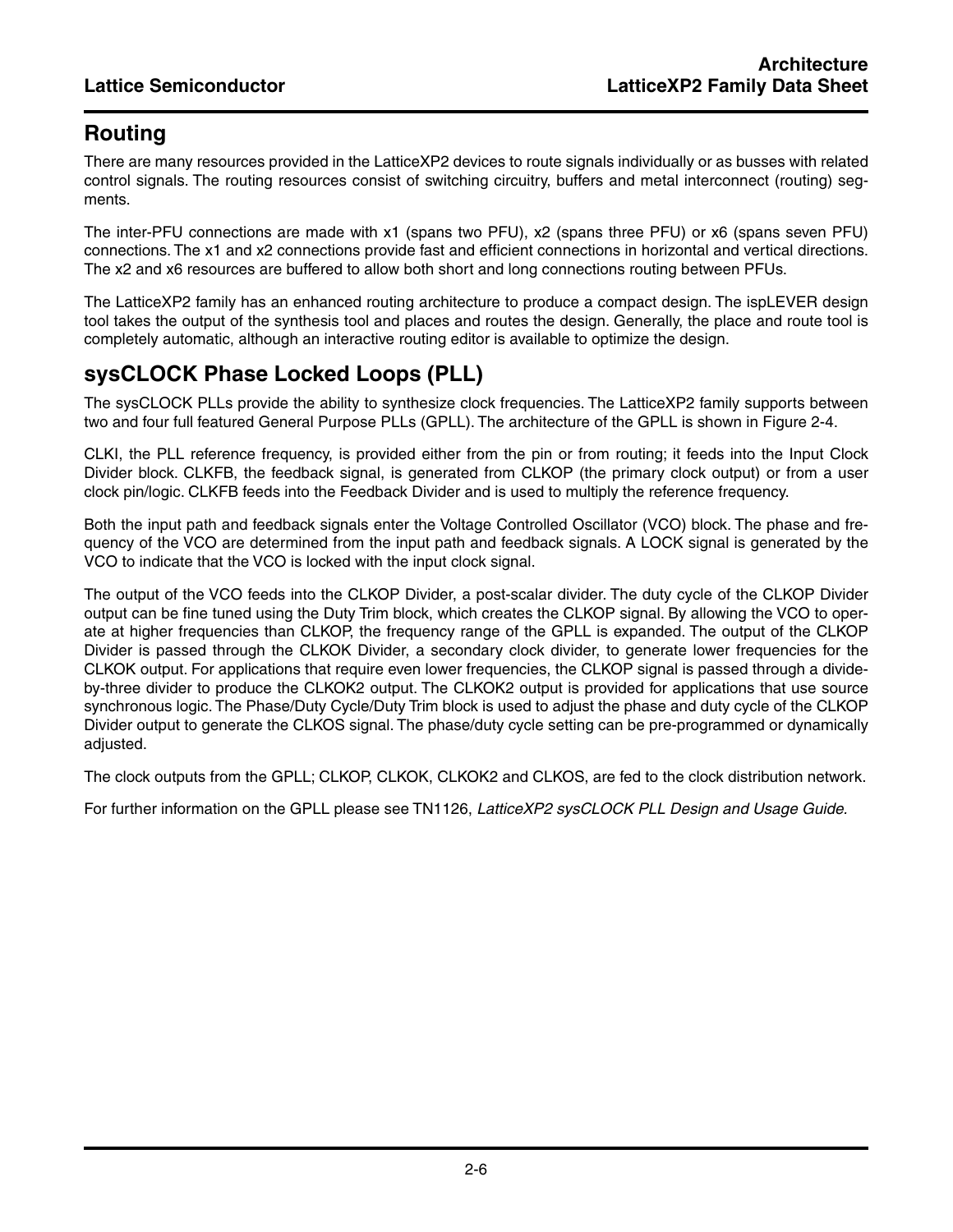**Figure 2-4. General Purpose PLL (GPLL) Diagram**



Table 2-4 provides a description of the signals in the GPLL blocks.

| <b>Table 2-4. GPLL Block Signal Descriptions</b> |
|--------------------------------------------------|
|--------------------------------------------------|

| Signal        | <b>VO</b> | <b>Description</b>                                                                                          |  |
|---------------|-----------|-------------------------------------------------------------------------------------------------------------|--|
| <b>CLKI</b>   |           | Clock input from external pin or routing                                                                    |  |
| <b>CLKFB</b>  |           | PLL feedback input from CLKOP (PLL internal), from clock net (CLKOP) or from a user clock<br>(PIN or logic) |  |
| <b>RST</b>    |           | "1" to reset PLL counters, VCO, charge pumps and M-dividers                                                 |  |
| <b>RSTK</b>   |           | "1" to reset K-divider                                                                                      |  |
| DPHASE [3:0]  |           | DPA Phase Adjust input                                                                                      |  |
| DDDUTY [3:0]  |           | DPA Duty Cycle Select input                                                                                 |  |
| <b>WRDEL</b>  |           | DPA Fine Delay Adjust input                                                                                 |  |
| <b>CLKOS</b>  | O         | PLL output clock to clock tree (phase shifted/duty cycle changed)                                           |  |
| <b>CLKOP</b>  | O         | PLL output clock to clock tree (no phase shift)                                                             |  |
| <b>CLKOK</b>  | $\circ$   | PLL output to clock tree through secondary clock divider                                                    |  |
| <b>CLKOK2</b> | $\circ$   | PLL output to clock tree (CLKOP divided by 3)                                                               |  |
| <b>LOCK</b>   | $\Omega$  | "1" indicates PLL LOCK to CLKI                                                                              |  |

# **Clock Dividers**

LatticeXP2 devices have two clock dividers, one on the left side and one on the right side of the device. These are intended to generate a slower-speed system clock from a high-speed edge clock. The block operates in a ÷2, ÷4 or ÷8 mode and maintains a known phase relationship between the divided down clock and the high-speed clock based on the release of its reset signal. The clock dividers can be fed from the CLKOP output from the GPLLs or from the Edge Clocks (ECLK). The clock divider outputs serve as primary clock sources and feed into the clock distribution network. The Reset (RST) control signal resets the input and forces all outputs to low. The RELEASE signal releases outputs to the input clock. For further information on clock dividers, please see TN1126, sysCLOCK PLL Design and Usage Guide. Figure 2-5 shows the clock divider connections.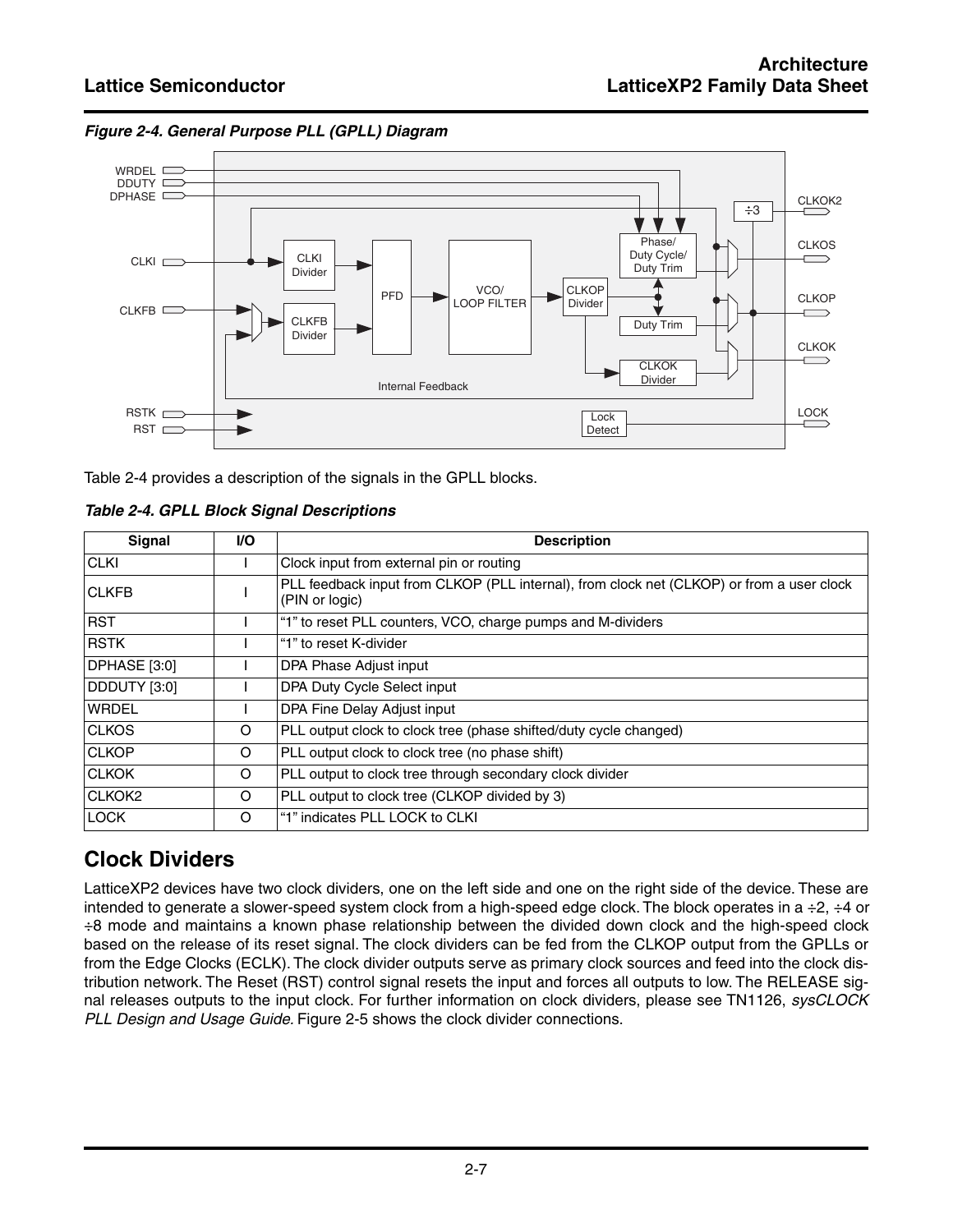#### **IPexpress™**

The user can access the sysDSP block via the ispLEVER IPexpress tool, which provides the option to configure each DSP module (or group of modules), or by direct HDL instantiation. In addition, Lattice has partnered with The MathWorks<sup>®</sup> to support instantiation in the Simulink<sup>®</sup> tool, a graphical simulation environment. Simulink works with ispLEVER to dramatically shorten the DSP design cycle in Lattice FPGAs.

## **Optimized DSP Functions**

Lattice provides a library of optimized DSP IP functions. Some of the IP cores planned for the LatticeXP2 DSP include the Bit Correlator, FFT functions, FIR Filter, Reed-Solomon Encoder/Decoder, Turbo Encoder/Decoder and Convolutional Encoder/Decoder. Please contact Lattice to obtain the latest list of available DSP IP cores.

#### **Resources Available in the LatticeXP2 Family**

Table 2-8 shows the maximum number of multipliers for each member of the LatticeXP2 family. Table 2-9 shows the maximum available EBR RAM Blocks and Serial TAG Memory bits in each LatticeXP2 device. EBR blocks, together with Distributed RAM can be used to store variables locally for fast DSP operations.

| <b>Device</b> | <b>DSP Block</b> | 9x9 Multiplier | 18x18 Multiplier | 36x36 Multiplier |
|---------------|------------------|----------------|------------------|------------------|
| XP2-5         |                  | 24             | 12               |                  |
| $XP2-8$       |                  | 32             | 16               |                  |
| XP2-17        |                  | 40             | 20               |                  |
| XP2-30        |                  | 56             | 28               |                  |
| XP2-40        |                  | 64             | 32               |                  |

#### **Table 2-8. Maximum Number of DSP Blocks in the LatticeXP2 Family**

| Table 2-9. Embedded SRAM/TAG Memory in the LatticeXP2 Family |  |
|--------------------------------------------------------------|--|
|                                                              |  |

| <b>Device</b> | <b>EBR SRAM Block</b> | <b>Total EBR SRAM</b><br>(Kbits) | <b>TAG Memory</b><br>(Bits) |
|---------------|-----------------------|----------------------------------|-----------------------------|
| $XP2-5$       | 9                     | 166                              | 632                         |
| $XP2-8$       | 12                    | 221                              | 768                         |
| XP2-17        | 15                    | 276                              | 2184                        |
| XP2-30        | 21                    | 387                              | 2640                        |
| XP2-40        | 48                    | 885                              | 3384                        |

#### **LatticeXP2 DSP Performance**

Table 2-10 lists the maximum performance in Millions of MAC (MMAC) operations per second for each member of the LatticeXP2 family.

#### **Table 2-10. DSP Performance**

| <b>Device</b> | <b>DSP Block</b> | <b>DSP Performance</b><br><b>MMAC</b> |
|---------------|------------------|---------------------------------------|
| $XP2-5$       |                  | 3,900                                 |
| $XP2-8$       |                  | 5,200                                 |
| XP2-17        | 5                | 6,500                                 |
| XP2-30        |                  | 9,100                                 |
| XP2-40        |                  | 10,400                                |

For further information on the sysDSP block, please see TN1140, LatticeXP2 sysDSP Usage Guide.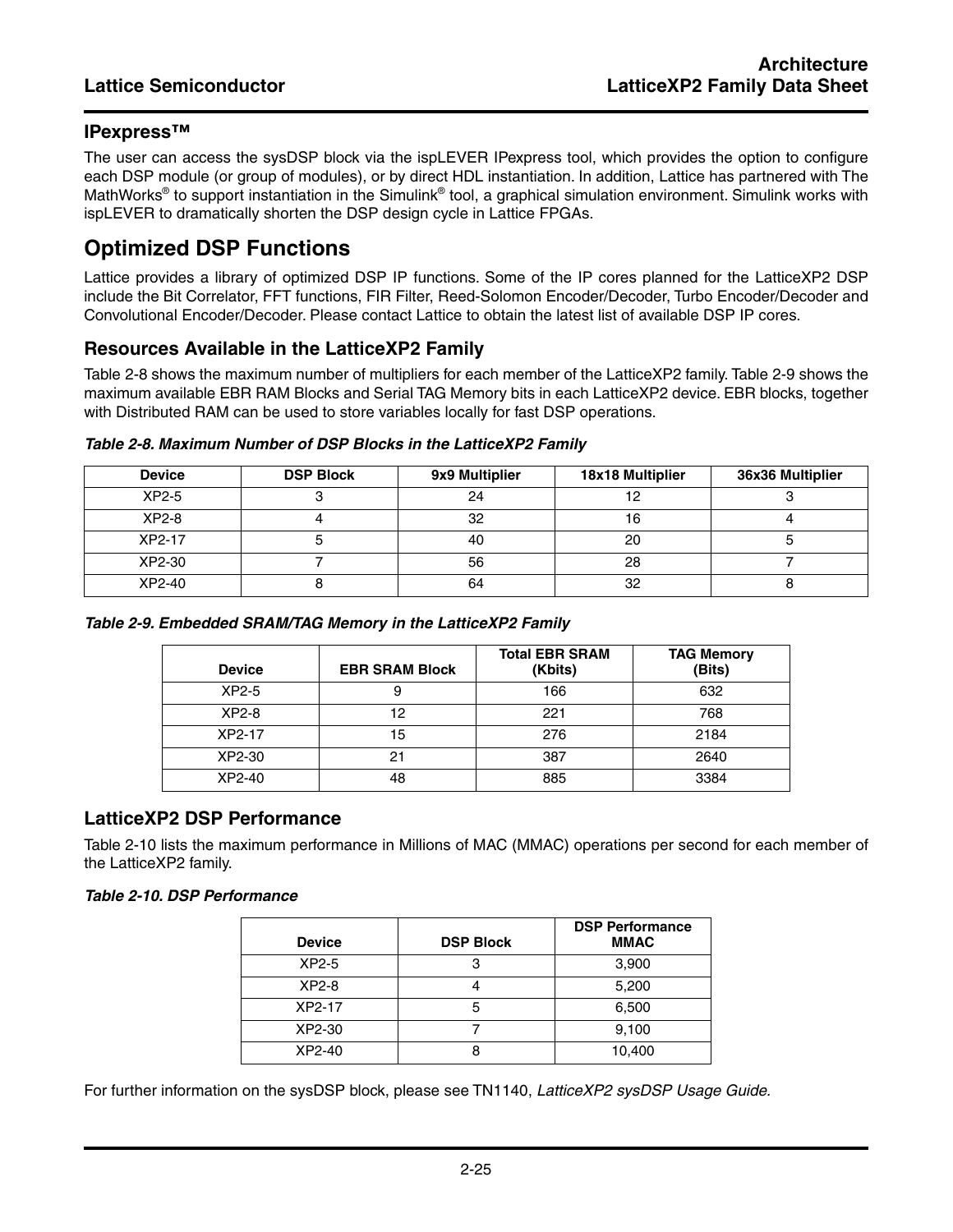| <b>Output Standard</b>           | <b>Drive</b>               | V <sub>CCIO</sub> (Nom.) |  |
|----------------------------------|----------------------------|--------------------------|--|
| <b>Single-ended Interfaces</b>   |                            |                          |  |
| <b>LVTTL</b>                     | 4mA, 8mA, 12mA, 16mA, 20mA | 3.3                      |  |
| LVCMOS33                         | 4mA, 8mA, 12mA 16mA, 20mA  | 3.3                      |  |
| LVCMOS25                         | 4mA, 8mA, 12mA, 16mA, 20mA | 2.5                      |  |
| LVCMOS18                         | 4mA, 8mA, 12mA, 16mA       | 1.8                      |  |
| LVCMOS15                         | 4mA, 8mA                   | 1.5                      |  |
| LVCMOS12                         | 2mA, 6mA                   | 1.2                      |  |
| LVCMOS33, Open Drain             | 4mA, 8mA, 12mA 16mA, 20mA  |                          |  |
| LVCMOS25, Open Drain             | 4mA, 8mA, 12mA 16mA, 20mA  |                          |  |
| LVCMOS18, Open Drain             | 4mA, 8mA, 12mA 16mA        |                          |  |
| LVCMOS15, Open Drain             | 4mA, 8mA                   |                          |  |
| LVCMOS12, Open Drain             | 2mA, 6mA                   |                          |  |
| PCI33                            | N/A                        | 3.3                      |  |
| HSTL18 Class I, II               | N/A                        | 1.8                      |  |
| HSTL15 Class I                   | N/A                        | 1.5                      |  |
| SSTL33 Class I, II               | N/A                        | 3.3                      |  |
| SSTL25 Class I, II               | N/A                        | 2.5                      |  |
| SSTL18 Class I, II               | N/A                        | 1.8                      |  |
| <b>Differential Interfaces</b>   |                            |                          |  |
| Differential SSTL33, Class I, II | N/A                        | 3.3                      |  |
| Differential SSTL25, Class I, II | N/A                        | 2.5                      |  |
| Differential SSTL18, Class I, II | N/A                        | 1.8                      |  |
| Differential HSTL18, Class I, II | N/A                        | 1.8                      |  |
| Differential HSTL15, Class I     | N/A                        | 1.5                      |  |
| LVDS <sup>1, 2</sup>             | N/A                        | 2.5                      |  |
| MLVDS <sup>1</sup>               | N/A                        | 2.5                      |  |
| <b>BLVDS<sup>1</sup></b>         | N/A                        | 2.5                      |  |
| LVPECL <sup>1</sup>              | N/A                        | 3.3                      |  |
| RSDS <sup>1</sup>                | N/A                        | 2.5                      |  |

1. Emulated with external resistors. For more detail, please see TN1138, LatticeXP2 High Speed I/O Interface.

2. On the left and right edges, LVDS outputs are supported with a dedicated differential output driver on 50% of the I/Os.This solution does not require external resistors at the driver.

#### **Hot Socketing**

LatticeXP2 devices have been carefully designed to ensure predictable behavior during power-up and powerdown. Power supplies can be sequenced in any order. During power-up and power-down sequences, the I/Os remain in tri-state until the power supply voltage is high enough to ensure reliable operation. In addition, leakage into I/O pins is controlled to within specified limits. This allows for easy integration with the rest of the system. These capabilities make the LatticeXP2 ideal for many multiple power supply and hot-swap applications.

# **IEEE 1149.1-Compliant Boundary Scan Testability**

All LatticeXP2 devices have boundary scan cells that are accessed through an IEEE 1149.1 compliant Test Access Port (TAP). This allows functional testing of the circuit board, on which the device is mounted, through a serial scan path that can access all critical logic nodes. Internal registers are linked internally, allowing test data to be shifted in and loaded directly onto test nodes, or test data to be captured and shifted out for verification. The test access port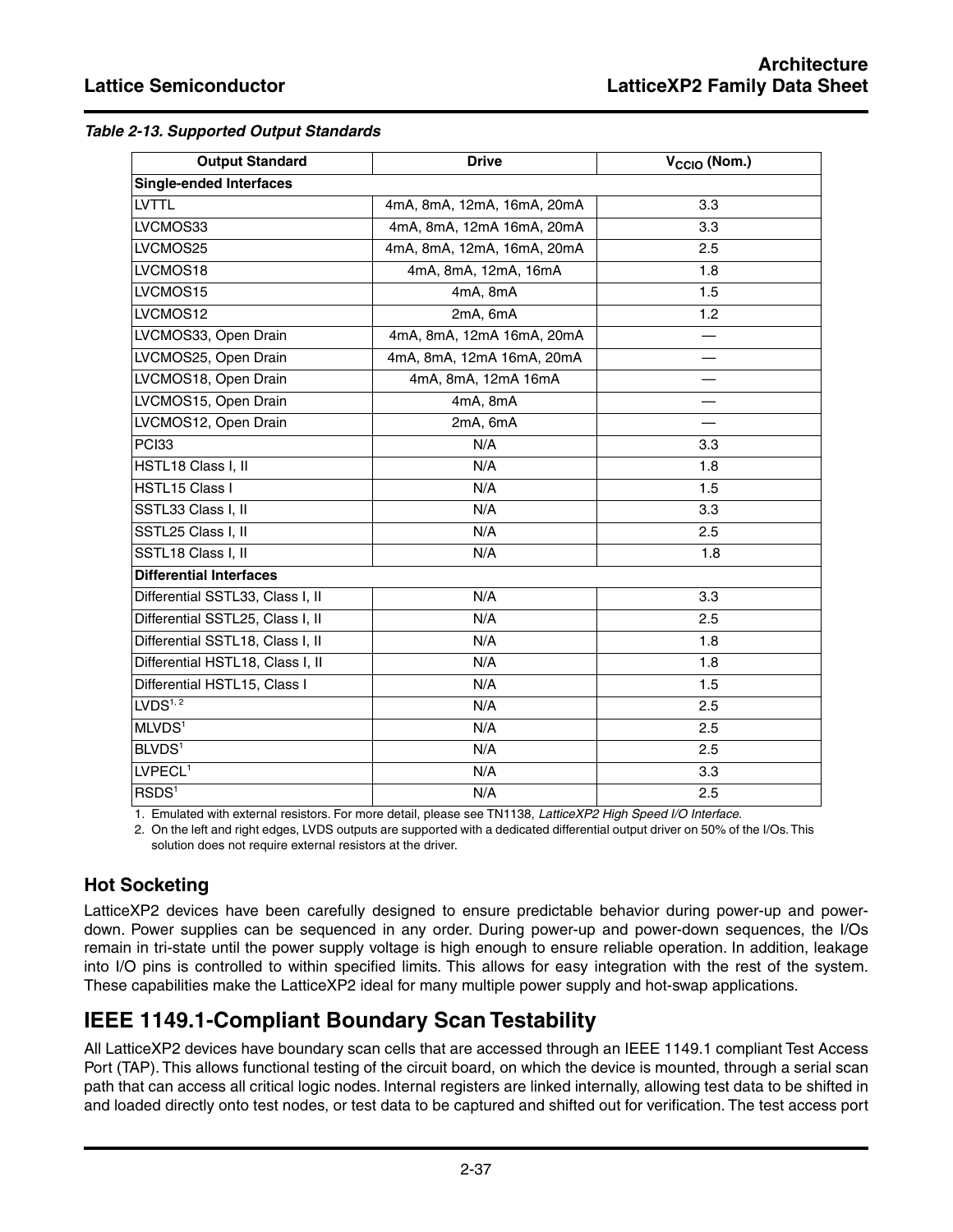consists of dedicated I/Os: TDI, TDO, TCK and TMS. The test access port has its own supply voltage  $V_{CC,1}$  and can operate with LVCMOS3.3, 2.5, 1.8, 1.5 and 1.2 standards. For more information, please see TN1141, LatticeXP2 sysCONFIG Usage Guide.

# **flexiFLASH Device Configuration**

The LatticeXP2 devices combine Flash and SRAM on a single chip to provide users with flexibility in device programming and configuration. Figure 2-33 provides an overview of the arrangement of Flash and SRAM configuration cells within the device. The remainder of this section provides an overview of these capabilities. See TN1141, LatticeXP2 sysCONFIG Usage Guide, for a more detailed description.



**Figure 2-33. Overview of Flash and SRAM Configuration Cells Within LatticeXP2 Devices**

At power-up, or on user command, data is transferred from the on-chip Flash memory to the SRAM configuration cells that control the operation of the device. This is done with massively parallel buses enabling the parts to operate within microseconds of the power supplies reaching valid levels; this capability is referred to as Instant-On.

The on-chip Flash enables a single-chip solution eliminating the need for external boot memory. This Flash can be programmed through either the JTAG or SPI ports of the device. The SRAM configuration space can also be infinitely reconfigured through the JTAG and SPI ports. The JTAG port is IEEE 1149.1 and IEEE 1532 compliant.

As described in the EBR section of the data sheet, the FlashBAK capability of the parts enables the contents of the EBR blocks to be written back into the Flash storage area without erasing or reprogramming other aspects of the device configuration. Serial TAG memory is also available to allow the storage of small amounts of data such as calibration coefficients and error codes.

For applications where security is important, the lack of an external bitstream provides a solution that is inherently more secure than SRAM only FPGAs. This is further enhanced by device locking. The device can be in one of three modes: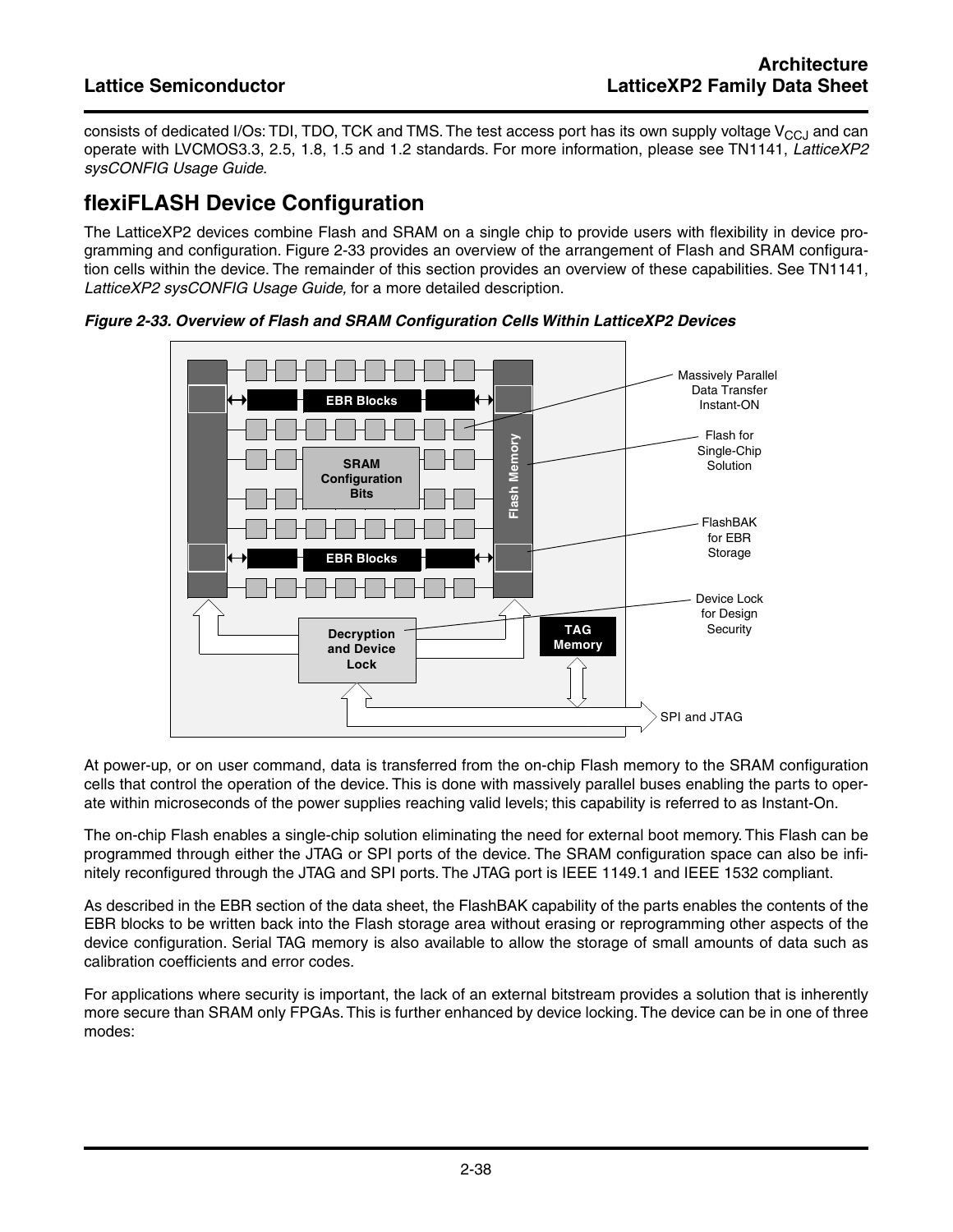- 1. Unlocked
- 2. Key Locked Presenting the key through the programming interface allows the device to be unlocked.
- 3. Permanently Locked The device is permanently locked.

To further complement the security of the device a One Time Programmable (OTP) mode is available. Once the device is set in this mode it is not possible to erase or re-program the Flash portion of the device.

#### **Serial TAG Memory**

LatticeXP2 devices offer 0.6 to 3.3kbits of Flash memory in the form of Serial TAG memory. The TAG memory is an area of the on-chip Flash that can be used for non-volatile storage including electronic ID codes, version codes, date stamps, asset IDs and calibration settings. A block diagram of the TAG memory is shown in Figure 2-34. The TAG memory is accessed in the same way as external SPI Flash and it can be read or programmed either through JTAG or directly from FPGA logic.To read the TAG memory, a start address is specified and the entire TAG memory contents are read sequentially in a first-in-first-out manner. The TAG memory is independent of the Flash used for device configuration and given its use for general-purpose storage functions is always accessible regardless of the device security settings. For more information, see TN1137, LatticeXP2 Memory Usage Guide, and TN1141, LatticeXP2 sysCONFIG Usage Guide.

#### **Figure 2-34. Serial TAG Memory Diagram**



#### **Live Update Technology**

Many applications require field updates of the FPGA. LatticeXP2 devices provide three features that enable this configuration to be done in a secure and failsafe manner while minimizing impact on system operation.

#### 1. **Decryption Support**

LatticeXP2 devices provide on-chip, non-volatile key storage to support decryption of a 128-bit AES encrypted bitstream, securing designs and deterring design piracy.

#### 2. **TransFR (Transparent Field Reconfiguration)**

TransFR I/O (TFR) is a unique Lattice technology that allows users to update their logic in the field without interrupting system operation using a single ispVM command. TransFR I/O allows I/O states to be frozen during device configuration. This allows the device to be field updated with a minimum of system disruption and downtime. For more information please see TN1143, LatticeXP2 TransFR I/O.

#### 3. **Dual Boot Image Support**

Dual boot images are supported for applications requiring reliable remote updates of configuration data for the system FPGA. After the system is running with a basic configuration, a new boot image can be downloaded remotely and stored in a separate location in the configuration storage device. Any time after the update the LatticeXP2 can be re-booted from this new configuration file. If there is a problem such as corrupt data during download or incorrect version number with this new boot image, the LatticeXP2 device can revert back to the original backup configuration and try again. This all can be done without power cycling the system. For more information please see TN1144, LatticeXP2 Dual Boot Usage Guide.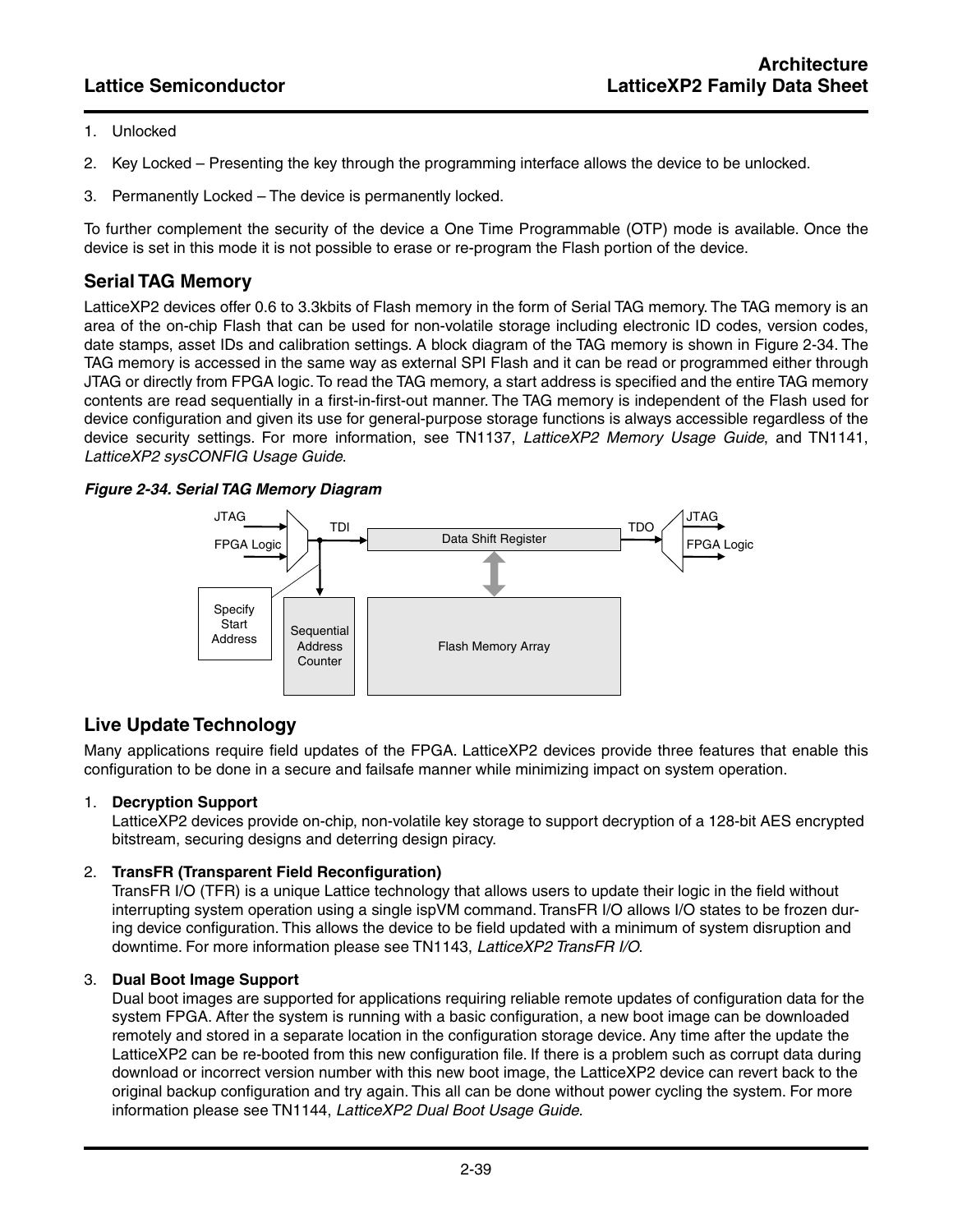For more information on device configuration, please see TN1141, LatticeXP2 sysCONFIG Usage Guide.

#### **Soft Error Detect (SED) Support**

LatticeXP2 devices have dedicated logic to perform Cyclic Redundancy Code (CRC) checks. During configuration, the configuration data bitstream can be checked with the CRC logic block. In addition, LatticeXP2 devices can be programmed for checking soft errors in SRAM. The SED operation can run in the background during user mode (normal operation). In the event a soft error occurs, the device can be programmed to either reload from a known good boot image (from internal Flash or external SPI memory) or generate an error signal.

For further information on SED support, please see TN1130, LatticeXP2 Soft Error Detection (SED) Usage Guide.

#### **On-Chip Oscillator**

Every LatticeXP2 device has an internal CMOS oscillator that is used to derive a Master Clock (CCLK) for configuration. The oscillator and CCLK run continuously and are available to user logic after configuration is complete. The available CCLK frequencies are listed in Table 2-14. When a different CCLK frequency is selected during the design process, the following sequence takes place:

- 1. Device powers up with the default CCLK frequency.
- 2. During configuration, users select a different CCLK frequency.
- 3. CCLK frequency changes to the selected frequency after clock configuration bits are received.

This internal CMOS oscillator is available to the user by routing it as an input clock to the clock tree. For further information on the use of this oscillator for configuration or user mode, please see TN1141, LatticeXP2 sysCONFIG Usage Guide.

#### **Table 2-14. Selectable CCLKs and Oscillator Frequencies During Configuration and User Mode**

| <b>CCLK/Oscillator (MHz)</b>               |
|--------------------------------------------|
| $2.5^1$                                    |
| $3.1^2$                                    |
| 4.3                                        |
| 5.4                                        |
| 6.9                                        |
| 8.1                                        |
| 9.2                                        |
| 10                                         |
| 13                                         |
| 15                                         |
| 20                                         |
| 26                                         |
| 32                                         |
| 40                                         |
| 54                                         |
| 80 <sup>3</sup>                            |
| $163^{3}$                                  |
| Software default oscillator frequency<br>1 |

1. Software default oscillator frequency.

2. Software default CCLK frequency.

3. Frequency not valid for CCLK.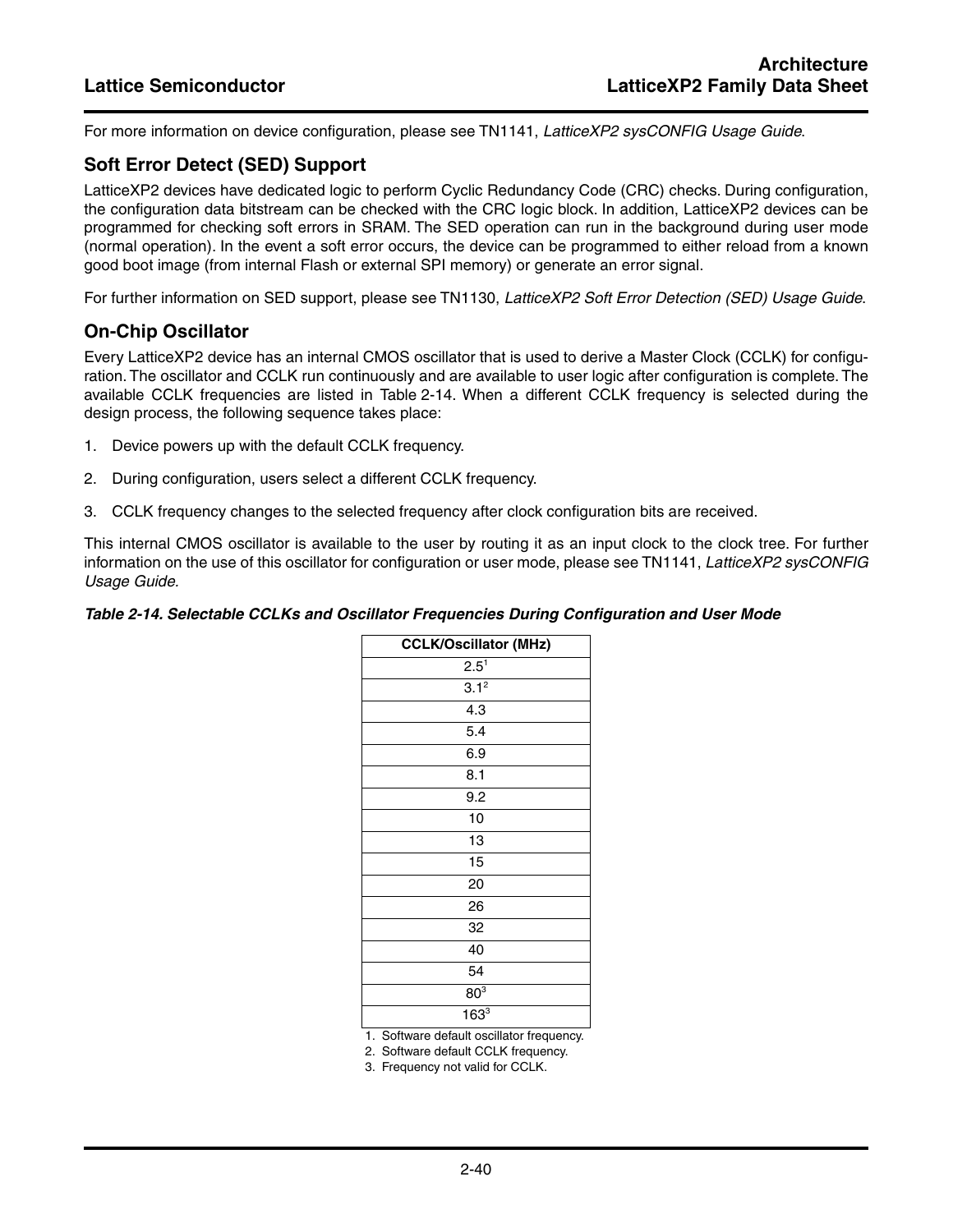

# **LatticeXP2 Family Data Sheet DC and Switching Characteristics**

**May 2007 Advance Data Sheet DS1009**

# **Absolute Maximum Ratings<sup>1, 2, 3</sup>**

| Output Supply Voltage V <sub>CCIO</sub> - 0.5 to 3.75V            |
|-------------------------------------------------------------------|
| Input or I/O Tristate Voltage Applied <sup>5</sup> - 0.5 to 3.75V |
| Storage Temperature (Ambient) -65 to 150°C                        |
| Junction Temperature Under Bias (Tj) +125°C                       |

1. Stress above those listed under the "Absolute Maximum Ratings" may cause permanent damage to the device. Functional operation of the device at these or any other conditions above those indicated in the operational sections of this specification is not implied.

2. Compliance with the Lattice Thermal Management document is required.

3. All voltages referenced to GND.

- 4. V<sub>CCPLL</sub> only available on PQFP and TQFP packages.
- 5. Overshoot and undershoot of -2V to  $(V_{HMAX} + 2)$  volts is permitted for a duration of <20ns.

# **Recommended Operating Conditions**

| Symbol                  | <b>Parameter</b>                                | Min.  | Max.  | <b>Units</b> |
|-------------------------|-------------------------------------------------|-------|-------|--------------|
| $V_{CC}$                | Core Supply Voltage                             | 1.14  | 1.26  | v            |
| V <sub>CCAUX</sub>      | <b>Auxiliary Supply Voltage</b>                 | 3.135 | 3.465 | v            |
| V <sub>CCPLL</sub>      | <b>PLL Supply Voltage</b>                       | 3.135 | 3.465 | v            |
| $V_{\text{CCIO}^{2,3}}$ | I/O Driver Supply Voltage                       | 1.14  | 3.465 | v            |
| $V_{CCJ}^2$             | Supply Voltage for IEEE 1149.1 Test Access Port | 1.14  | 3.465 | v            |
| t <sub>JCOM</sub>       | Junction Temperature, Commercial Operation      | 0     | 85    | $^{\circ}C$  |
| t <sub>JIND</sub>       | Junction Temperature, Industrial Operation      | $-40$ | 100   | °C           |

1.  $V_{C\text{CPLL}}$  only available on PQFP and TQFP packages.

2. If V<sub>CCIO</sub> or V<sub>CCJ</sub> is set to 1.2V, they must be connected to the same power supply as V<sub>CC</sub> If V<sub>CCIO</sub> or V<sub>CCJ</sub> is set to 3.3V, they must be connected to the same power supply as  $V_{CCAUX}$ .

3. See recommended voltages by I/O standard in subsequent table.

### **On-Chip Flash Memory Specifications**

| Svmbol               | <b>Parameter</b>               | Max. | <b>Units</b> |
|----------------------|--------------------------------|------|--------------|
| N <sub>PROGCYC</sub> | Flash Programming Cycles       |      | Cvcles       |
| <b>I-RETENTION</b>   | Data Retention (10,000 Cycles) | 20   | Years        |

# Hot Socketing Specifications<sup>1, 2, 3, 4, 5</sup>

| Svmbol    | Parameter                    | <b>Condition</b>                          | Min. | Typ. | Max.  | <b>Units</b> |
|-----------|------------------------------|-------------------------------------------|------|------|-------|--------------|
| $ I_{DK}$ | Input or I/O Leakage Current | : $V_{IN} \leq V_{IH}$ (MAX.)<br>$0 \leq$ |      |      | $+1-$ | mA           |

1. Insensitive to sequence of  $V_{CC}$ ,  $V_{CCAUX}$  and  $V_{CCIO}$ . However, assumes monotonic rise/fall rates for  $V_{CC}$ ,  $V_{CCAUX}$  and  $V_{CCIO}$ .

2.  $0 \le V_{CC} \le V_{CC}$  (MAX),  $0 \le V_{CCIO} \le V_{CCIO}$  (MAX) or  $0 \le V_{CCAUX} \le V_{CCAUX}$  (MAX).

3.  $I_{DK}$  is additive to  $I_{PU}$ ,  $I_{PW}$  or  $I_{BH}$ .

4. LVCMOS and LVTTL only.

5. Note this table represents DC conditions. For the first 20ns after hot insertion, current specification is 8mA.

© 2007 Lattice Semiconductor Corp. All Lattice trademarks, registered trademarks, patents, and disclaimers are as listed at www.latticesemi.com/legal. All other brand or product names are trademarks or registered trademarks of their respective holders.The specifications and information herein are subject to change without notice.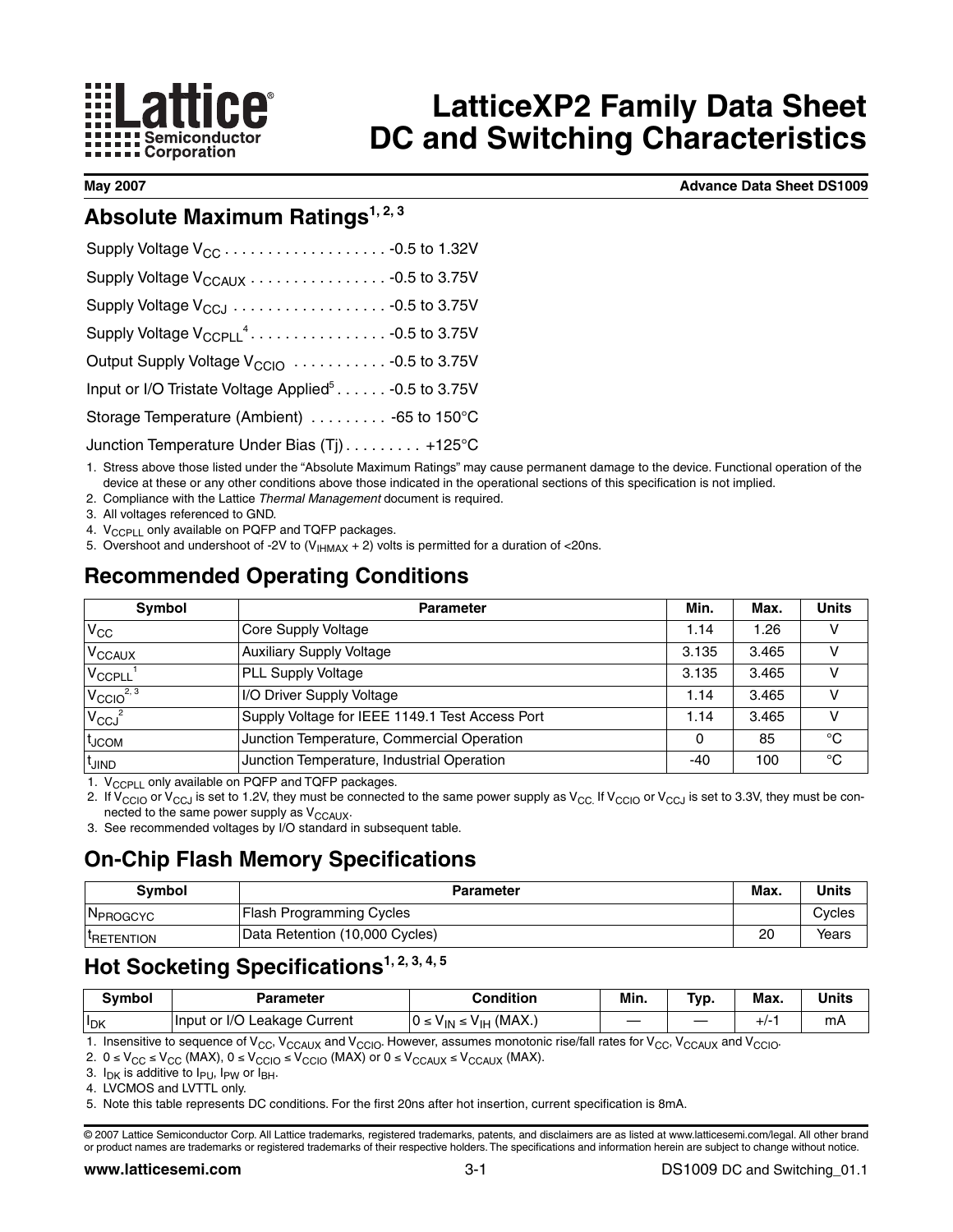# **sysIO Recommended Operating Conditions**

|                                                      |       | V <sub>CCIO</sub> |       |                          |                          |                                  |
|------------------------------------------------------|-------|-------------------|-------|--------------------------|--------------------------|----------------------------------|
| <b>Standard</b>                                      | Min.  | Typ.              | Max.  | Min.                     | $V_{REF} (V)$<br>Typ.    | Max.                             |
| LVCMOS33 <sup>2</sup>                                | 3.135 | 3.3               | 3.465 |                          |                          |                                  |
| LVCMOS25 <sup>2</sup>                                | 2.375 | 2.5               | 2.625 |                          |                          |                                  |
| LVCMOS18                                             | 1.71  | 1.8               | 1.89  | $\overline{\phantom{0}}$ | $\overline{\phantom{0}}$ |                                  |
| LVCMOS15                                             | 1.425 | 1.5               | 1.575 |                          | $\overline{\phantom{0}}$ |                                  |
| LVCMOS12 <sup>2</sup>                                | 1.14  | 1.2               | 1.26  |                          | $\overline{\phantom{0}}$ | $\overbrace{\phantom{12322111}}$ |
| LVTTL33 <sup>2</sup>                                 | 3.135 | 3.3               | 3.465 |                          | $\overline{\phantom{0}}$ |                                  |
| PCI33                                                | 3.135 | 3.3               | 3.465 |                          | $\overline{\phantom{0}}$ |                                  |
| SSTL <sub>18</sub> $I^2$ ,<br>SSTL18_II <sup>2</sup> | 1.71  | 1.8               | 1.89  | 0.833                    | 0.9                      | 0.969                            |
| SSTL25 $I^2$ ,<br>SSTL25_II <sup>2</sup>             | 2.375 | 2.5               | 2.625 | 1.15                     | 1.25                     | 1.35                             |
| SSTL33 $1^2$ ,<br>SSTL33_II <sup>2</sup>             | 3.135 | 3.3               | 3.465 | 1.3                      | 1.5                      | 1.7                              |
| HSTL15 <sup>2</sup>                                  | 1.425 | 1.5               | 1.575 | 0.68                     | 0.75                     | 0.9                              |
| $HSTL18$ <sup>2</sup> ,<br>HSTL18_II <sup>2</sup>    | 1.71  | 1.8               | 1.89  | 0.816                    | 0.9                      | 1.08                             |
| LVDS25 <sup>2</sup>                                  | 2.375 | 2.5               | 2.625 |                          |                          |                                  |
| MLVDS251                                             | 2.375 | 2.5               | 2.625 | $\overline{\phantom{0}}$ | $\overline{\phantom{0}}$ |                                  |
| LVPECL33 <sup>1, 2</sup>                             | 3.135 | 3.3               | 3.465 |                          |                          |                                  |
| BLVDS251,2                                           | 2.375 | 2.5               | 2.625 |                          |                          |                                  |
| RSDS <sup>1, 2</sup>                                 | 2.375 | 2.5               | 2.625 |                          |                          |                                  |
| $SSTL18D_l^2$ ,<br>SSTL18D_II <sup>2</sup>           | 1.71  | 1.8               | 1.89  |                          |                          |                                  |
| SSTL25D $I^2$ ,<br>SSTL25D_II <sup>2</sup>           | 2.375 | 2.5               | 2.625 |                          |                          |                                  |
| SSTL33D $I^2$ ,<br>SSTL33D_II <sup>2</sup>           | 3.135 | 3.3               | 3.465 |                          |                          |                                  |
| HSTL15D <sub>1</sub> <sup>2</sup>                    | 1.425 | 1.5               | 1.575 |                          |                          |                                  |
| $HSTL18D12$ ,<br>$HSTL18D$ $II2$                     | 1.71  | 1.8               | 1.89  |                          |                          |                                  |

#### **Over Recommended Operating Conditions**

1. Inputs on chip. Outputs are implemented with the addition of external resistors.

2. Input on this standard does not depend on the value of  $V^{\rm{CCIO}}$ .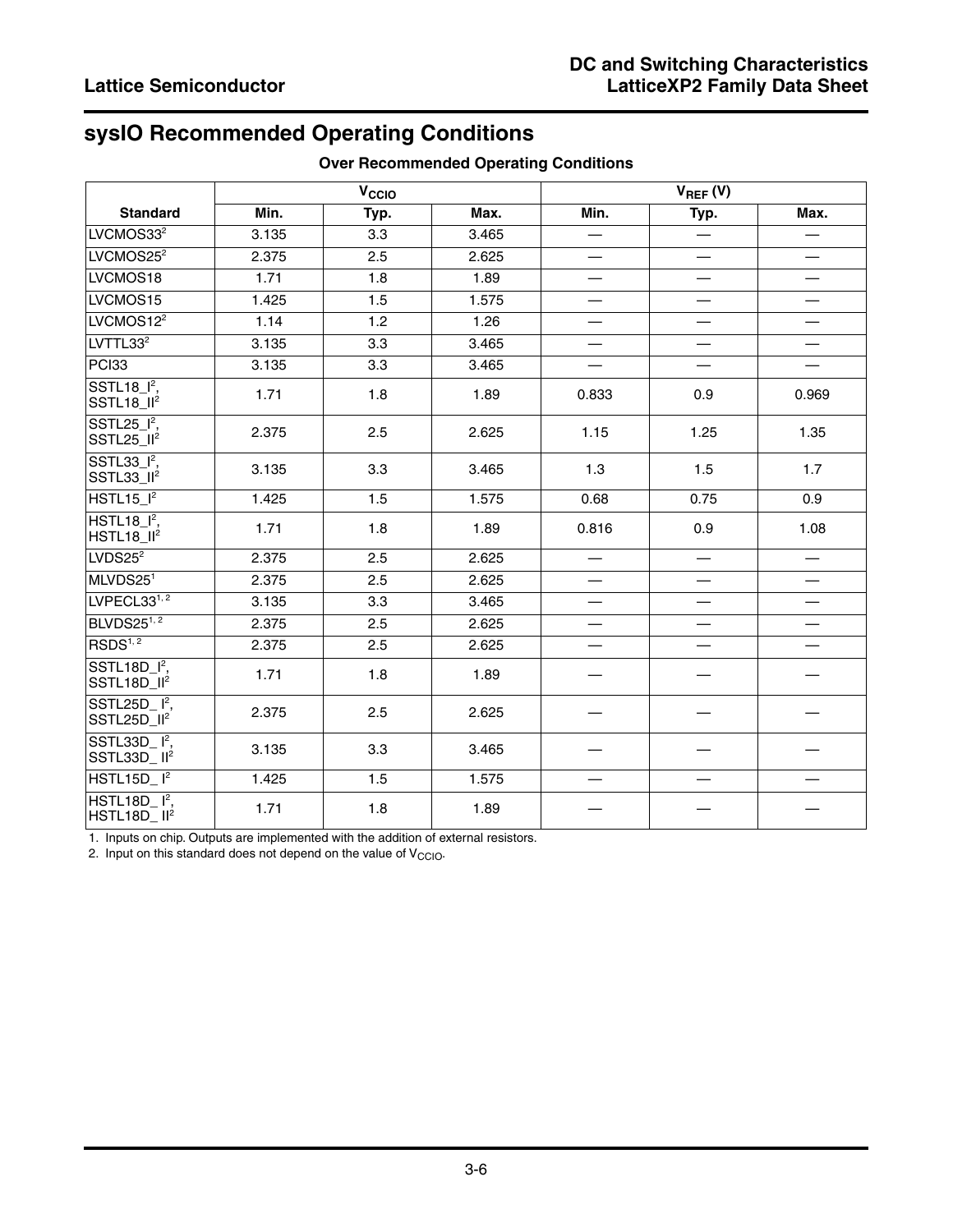# **LatticeXP2 Internal Switching Characteristics1**

|                         |                                                      | $-7$<br>-6 |                          | $-5$                             |                          |                          |                          |       |
|-------------------------|------------------------------------------------------|------------|--------------------------|----------------------------------|--------------------------|--------------------------|--------------------------|-------|
| <b>Parameter</b>        | <b>Description</b>                                   | Min.       | Max.                     | Min.                             | Max.                     | Min.                     | Max.                     | Units |
|                         | <b>PFU/PFF Logic Mode Timing</b>                     |            |                          |                                  |                          |                          |                          |       |
| <sup>t</sup> LUT4_PFU   | LUT4 delay (A to D inputs to F<br>output)            |            | 0.218                    |                                  | 0.239                    |                          | 0.260                    | ns    |
| tLUT6_PFU               | LUT6 delay (A to D inputs to OFX<br>output)          |            | 0.420                    |                                  | 0.457                    |                          | 0.494                    | ns    |
| <sup>t</sup> LSR_PFU    | Set/Reset to output of PFU (Asyn-<br>chronous)       |            | 0.690                    |                                  | 0.754                    |                          | 0.818                    | ns    |
| <sup>∣t</sup> sum_PF∪   | Clock to Mux (M0,M1) Input<br>Setup Time             | 0.147      |                          | 0.147                            |                          | 0.148                    |                          | ns    |
| <sup>t</sup> HM_PFU     | Clock to Mux (M0,M1) Input Hold<br>Time              | $-0.059$   |                          | $-0.056$                         |                          | $-0.053$                 |                          | ns    |
| t <sub>SUD_PFU</sub>    | Clock to D input setup time                          | 0.070      | $\overline{\phantom{0}}$ | 0.082                            |                          | 0.093                    | $\overline{\phantom{0}}$ | ns    |
| <sup>t</sup> HD_PFU     | Clock to D input hold time                           | 0.002      |                          | 0.003                            |                          | 0.003                    |                          | ns    |
| t <sub>CK2Q</sub> _PFU  | Clock to Q delay, (D-type Register<br>Configuration) |            | 0.328                    |                                  | 0.356                    |                          | 0.383                    | ns    |
| t <sub>RSTREC_PFU</sub> | Asynchronous reset recovery<br>time for PFU Logic    |            | 0.498                    |                                  | 0.623                    |                          | 0.748                    | ns    |
| t <sub>RST_PFU</sub>    | Asynchronous reset time for PFU<br>Logic             |            | 0.690                    |                                  | 0.754                    |                          | 0.818                    | ns    |
|                         | <b>PFU Dual Port Memory Mode Timing</b>              |            |                          |                                  |                          |                          |                          |       |
| <sup>I</sup> CORAM_PFU  | Clock to Output (F Port)                             |            | 1.037                    | $\overline{\phantom{0}}$         | 1.244                    | $\overline{\phantom{0}}$ | 1.452                    | ns    |
| <sup>t</sup> SUDATA_PFU | Data Setup Time                                      | $-0.198$   |                          | $-0.236$                         |                          | $-0.274$                 |                          | ns    |
| <sup>t</sup> HDATA_PFU  | Data Hold Time                                       | 0.229      |                          | 0.271                            | $\overline{\phantom{0}}$ | 0.312                    |                          | ns    |
| <sup>t</sup> SUADDR_PFU | <b>Address Setup Time</b>                            | $-0.282$   | $\overline{\phantom{0}}$ | $-0.327$                         |                          | $-0.371$                 | $\overline{\phantom{0}}$ | ns    |
| <sup>t</sup> HADDR_PFU  | Address Hold Time                                    | 0.282      |                          | 0.327                            |                          | 0.371                    |                          | ns    |
| t <sub>SUWREN_PFU</sub> | Write/Read Enable Setup Time                         | $-0.140$   | $\overline{\phantom{0}}$ | $-0.167$                         |                          | $-0.193$                 |                          | ns    |
| <sup>t</sup> HWREN_PFU  | Write/Read Enable Hold Time                          | 0.152      |                          | 0.179                            |                          | 0.207                    |                          | ns    |
|                         | PIO Input/Output Buffer Timing                       |            |                          |                                  |                          |                          |                          |       |
| t <sub>IN_PIO</sub>     | Input Buffer Delay (LVCMOS25)                        |            | 0.609                    | $\overbrace{\phantom{12322111}}$ | 0.641                    | $\overline{\phantom{0}}$ | 0.674                    | ns    |
| t <sub>out_Pio</sub>    | Output Buffer Delay (LVCMOS25)                       |            | 1.029                    |                                  | 1.029                    |                          | 1.246                    | ns    |
|                         | <b>IOLOGIC Input/Output Timing</b>                   |            |                          |                                  |                          |                          |                          |       |
| t <sub>sul_Plo</sub>    | Input Register Setup Time (Data<br>Before Clock)     | 0.596      |                          | 0.645                            |                          | 0.694                    |                          | ns    |
| <sup>t</sup> HI_PIO     | Input Register Hold Time (Data<br>after Clock)       | $-0.570$   |                          | $-0.614$                         |                          | $-0.658$                 |                          | ns    |
| t <sub>coo_Plo</sub>    | Output Register Clock to Output<br>Delay             |            | 0.61                     |                                  | 0.66                     |                          | 0.72                     | ns    |
| <sup> t</sup> s∪cE_PIO  | Input Register Clock Enable<br>Setup Time            | 0.032      |                          | 0.037                            |                          | 0.041                    |                          | ns    |
| t <sub>HCE_PIO</sub>    | Input Register Clock Enable Hold<br>Time             | $-0.022$   |                          | $-0.025$                         |                          | $-0.028$                 |                          | ns    |
| <sup>t</sup> SULSR_PIO  | Set/Reset Setup Time                                 | 0.184      | $\qquad \qquad$          | 0.201                            | $\overline{\phantom{0}}$ | 0.217                    |                          | ns    |
| <sup>t</sup> HLSR_PIO   | Set/Reset Hold Time                                  | $-0.080$   |                          | $-0.086$                         |                          | $-0.093$                 |                          | ns    |
| <sup>t</sup> RSTREC_PIO | Asynchronous reset recovery<br>time for IO Logic     |            | 0.228                    |                                  | 0.247                    |                          | 0.266                    | ns    |

#### **Over Recommended Operating Conditions**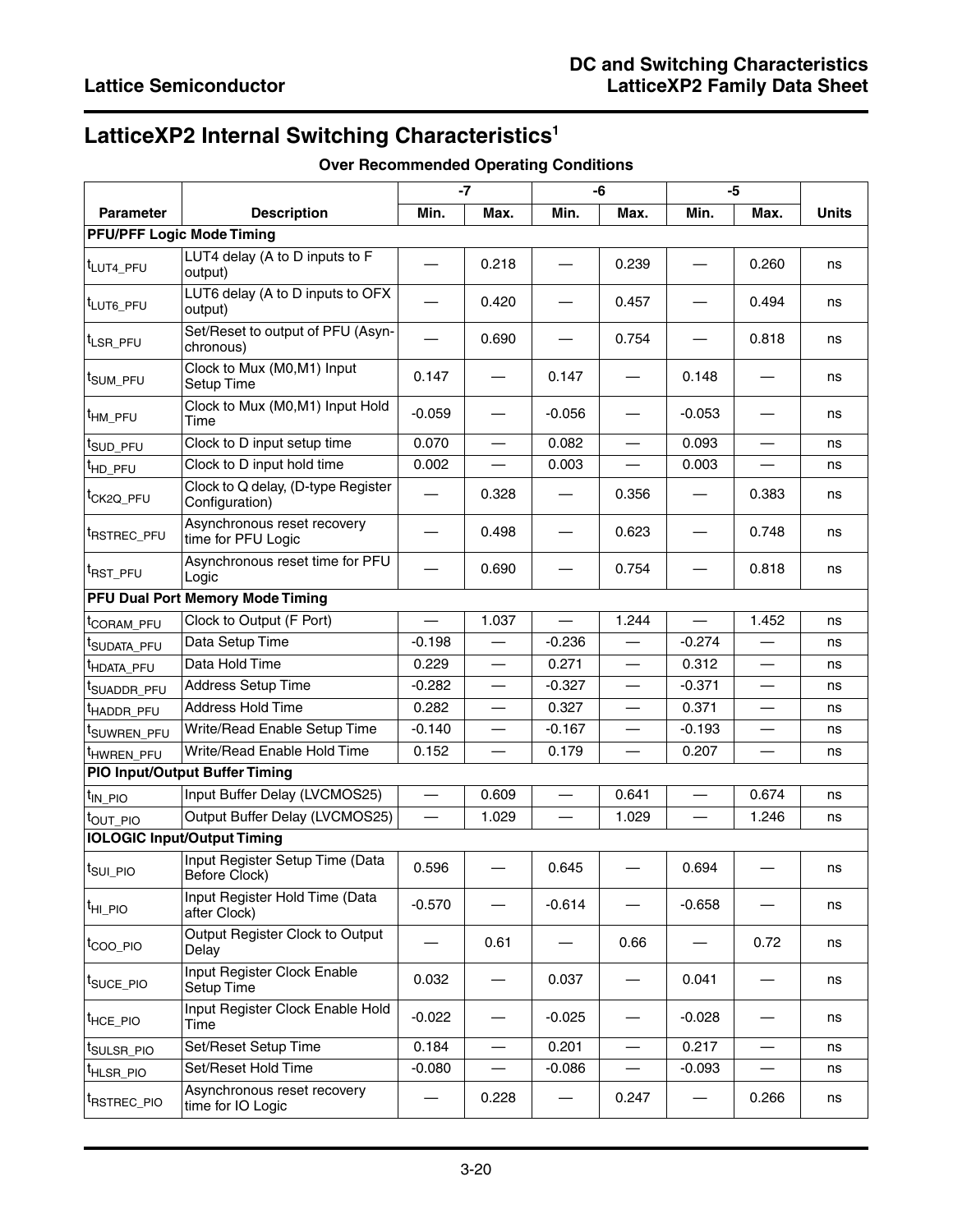# **Flash Download Time (from On-Chip Flash to SRAM)**

#### **Over Recommended Operating Conditions**

| Symbol               | <b>Parameter</b>                   |           | Min. | Typ. | Max. | <b>Units</b> |
|----------------------|------------------------------------|-----------|------|------|------|--------------|
|                      |                                    | XP2-5     |      |      |      | ms           |
|                      | <b>PROGRAMN Low-to-</b>            | XP2-8     |      |      |      | ms           |
|                      | High. Transition to Done           | $ XP2-17$ |      | 1.65 |      | ms           |
|                      | High.                              | XP2-30    |      |      |      | ms           |
|                      |                                    | XP2-40    |      |      |      | ms           |
| <sup>t</sup> REFRESH | PROGRAMN<br>$V_{CC} = V_{CC}$ Min. | $XP2-5$   |      |      |      | ms           |
|                      |                                    | XP2-8     |      |      |      | ms           |
|                      |                                    | XP2-17    |      | 1.65 |      | ms           |
|                      |                                    | XP2-30    |      |      |      | ms           |
|                      |                                    | XP2-40    |      |      |      | ms           |

# **Flash Program Time**

#### **Over Recommended Operating Conditions**

|                      |                   |                              | <b>Program Time</b> |         |              |  |
|----------------------|-------------------|------------------------------|---------------------|---------|--------------|--|
| <b>Device</b>        |                   | <b>Flash Density</b><br>Typ. |                     | Max.    | <b>Units</b> |  |
| XP2-5                | 1.2M              | <b>TAG</b>                   |                     |         | Seconds      |  |
|                      |                   | Main Array                   |                     |         | Seconds      |  |
| <b>XP2-8</b><br>2.0M |                   | <b>TAG</b>                   |                     |         | Seconds      |  |
|                      |                   | <b>Main Array</b>            |                     |         | Seconds      |  |
| XP2-17               | 3.6M              | <b>TAG</b>                   | 0.02                |         | Seconds      |  |
|                      |                   | Main Array                   | 5.97                |         | Seconds      |  |
| XP2-30               | 6.0M              | <b>TAG</b>                   |                     |         | Seconds      |  |
|                      | <b>Main Array</b> |                              |                     | Seconds |              |  |
| XP2-40               | 8.0M              | <b>TAG</b>                   |                     |         | Seconds      |  |
|                      |                   | Main Array                   |                     |         | Seconds      |  |

# **Flash Erase Time**

#### **Over Recommended Operating Conditions**

|                |      |                              | <b>Erase Time</b> |      |              |  |
|----------------|------|------------------------------|-------------------|------|--------------|--|
| <b>Device</b>  |      | <b>Flash Density</b><br>Typ. |                   | Max. | <b>Units</b> |  |
| XP2-5          | 1.2M | <b>TAG</b>                   |                   |      | Seconds      |  |
|                |      | Main Array                   |                   |      | Seconds      |  |
| XP2-8          | 2.0M | <b>TAG</b>                   |                   |      | Seconds      |  |
|                |      | <b>Main Array</b>            |                   |      | Seconds      |  |
| XP2-17         | 3.6M | <b>TAG</b>                   | 0.33              |      | Seconds      |  |
|                |      | Main Array                   | 4.20              |      | Seconds      |  |
| XP2-30<br>6.0M |      | <b>TAG</b>                   |                   |      | Seconds      |  |
|                |      | Main Array                   |                   |      | Seconds      |  |
| XP2-40         | 8.0M | <b>TAG</b>                   |                   |      | Seconds      |  |
|                |      | Main Array                   |                   |      | Seconds      |  |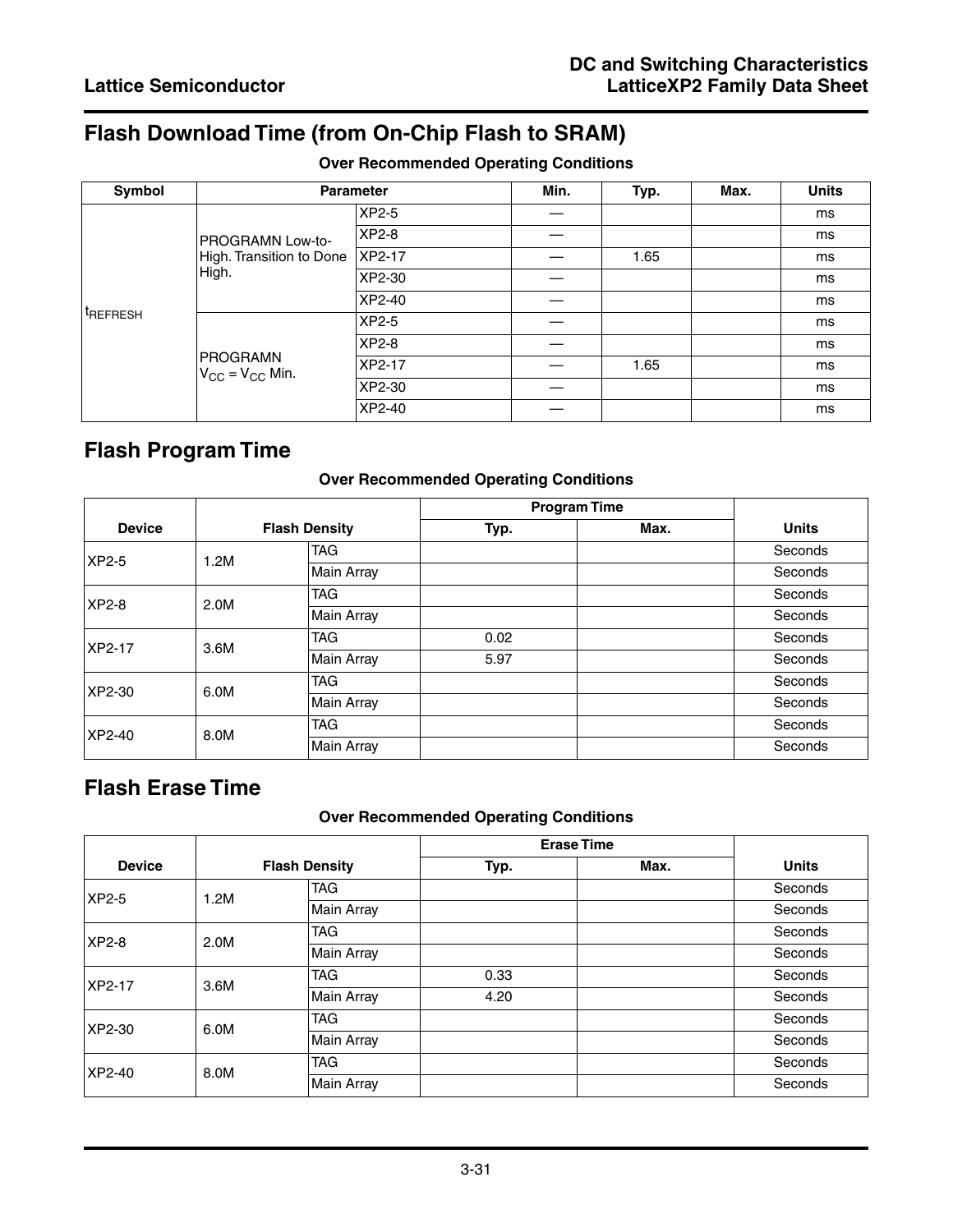# **FlashBAK Program Time (from EBR to Flash)**

|               |                      | <b>Program Time</b> |      |              |
|---------------|----------------------|---------------------|------|--------------|
| <b>Device</b> | <b>Flash Density</b> | Typ.                | Max. | <b>Units</b> |
| XP2-5         | 1.2M                 |                     |      | Seconds      |
| XP2-8         | 2.0M                 |                     |      | Seconds      |
| XP2-17        | 3.6M                 | 1.3                 |      | Seconds      |
| XP2-30        | 6.0M                 |                     |      | Seconds      |
| XP2-40        | 8.0M                 |                     |      | Seconds      |

# **JTAG Port Timing Specifications**

#### **Over Recommended Operating Conditions**

| Symbol               | <b>Parameter</b>                                                   | Min. | Max. | <b>Units</b> |
|----------------------|--------------------------------------------------------------------|------|------|--------------|
| $ f_{MAX} $          | <b>TCK Clock Frequency</b>                                         |      | 25   | <b>MHz</b>   |
| <sup>t</sup> втср    | TCK [BSCAN] clock pulse width                                      | 40   |      | ns           |
| <sup>t</sup> BTCPH   | TCK [BSCAN] clock pulse width high                                 | 20   |      | ns           |
| <sup>t</sup> btcpl   | TCK [BSCAN] clock pulse width low                                  | 20   |      | ns           |
| ∣t <sub>BTS</sub>    | TCK [BSCAN] setup time                                             | 8    |      | ns           |
| $t_{\mathsf{BTH}}$   | TCK [BSCAN] hold time                                              | 10   |      | ns           |
| <sup>t</sup> BTRF    | TCK [BSCAN] rise/fall time                                         | 50   |      | mV/ns        |
| <sup>t</sup> втсо    | TAP controller falling edge of clock to valid output               |      | 10   | ns           |
| <sup>t</sup> BTCODIS | TAP controller falling edge of clock to valid disable              |      | 10   | ns           |
| <sup>t</sup> BTCOEN  | TAP controller falling edge of clock to valid enable               |      | 10   | ns           |
| <sup>t</sup> BTCRS   | BSCAN test capture register setup time                             | 8    |      | ns           |
| <sup>t</sup> втсвн   | BSCAN test capture register hold time                              | 25   |      | ns           |
| <sup>I</sup> BUTCO   | BSCAN test update register, falling edge of clock to valid output  |      | 25   | ns           |
| <sup>t</sup> btuodis | BSCAN test update register, falling edge of clock to valid disable |      | 25   | ns           |
| <sup>t</sup> btupoen | BSCAN test update register, falling edge of clock to valid enable  |      | 25   | ns           |

Timing v. A 0.06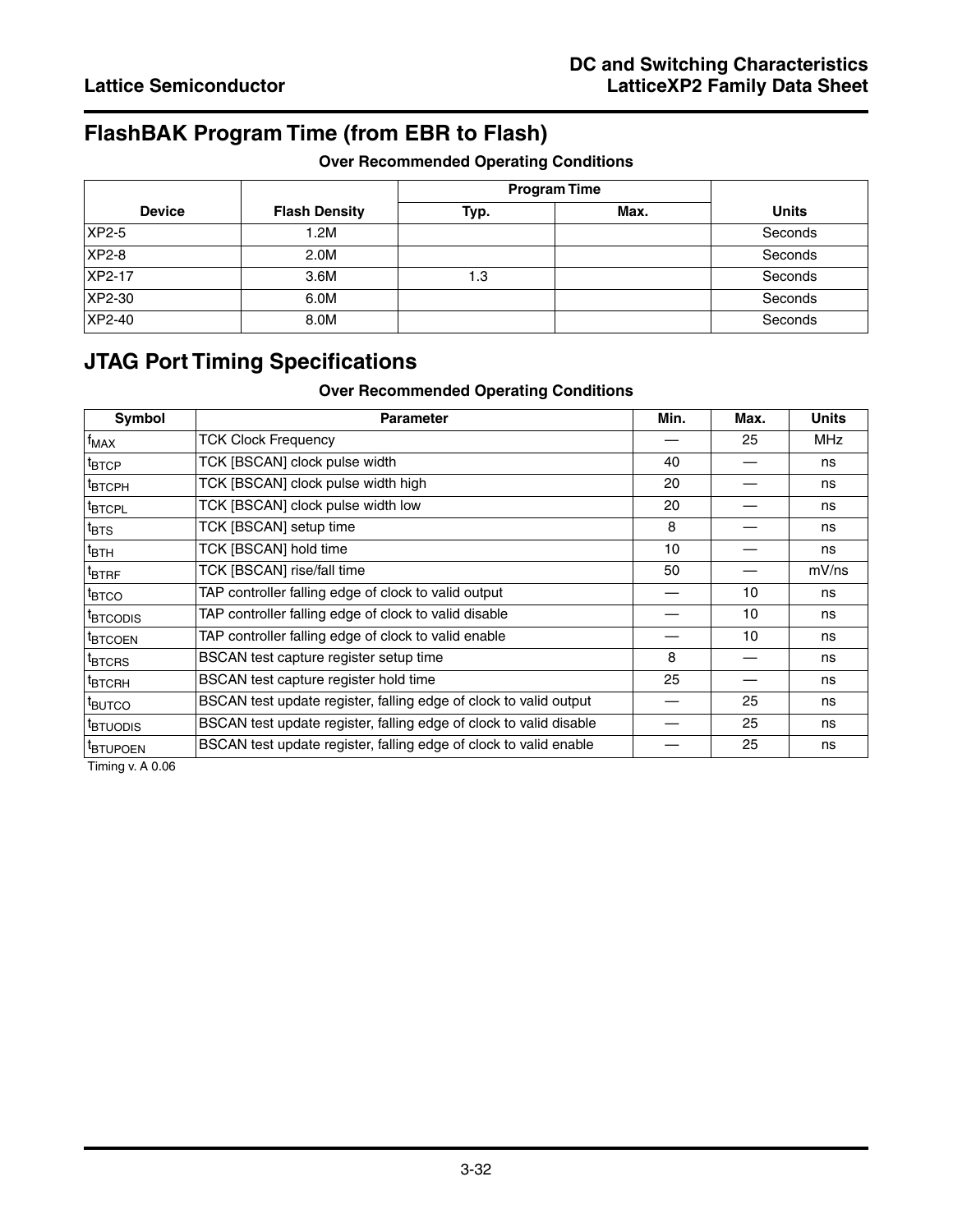

# **LatticeXP2 Family Data Sheet Ordering Information**

**May 2007 Advance Data Sheet DS1009**

# **Part Number Description**



# **Ordering Information**

Note: LatticeXP2 devices are dual marked. For example, the commercial speed grade LFXP2-17E-7256C is also marked with industrial grade -6I (LFXP2-17E-6256I). The commercial grade is one speed grade faster than the associated dual mark industrial grade. The slowest commercial speed grade does not have industrial markings. The markings appear as follows:



<sup>©</sup> 2007 Lattice Semiconductor Corp. All Lattice trademarks, registered trademarks, patents, and disclaimers are as listed at www.latticesemi.com/legal. All other brand or product names are trademarks or registered trademarks of their respective holders.The specifications and information herein are subject to change without notice.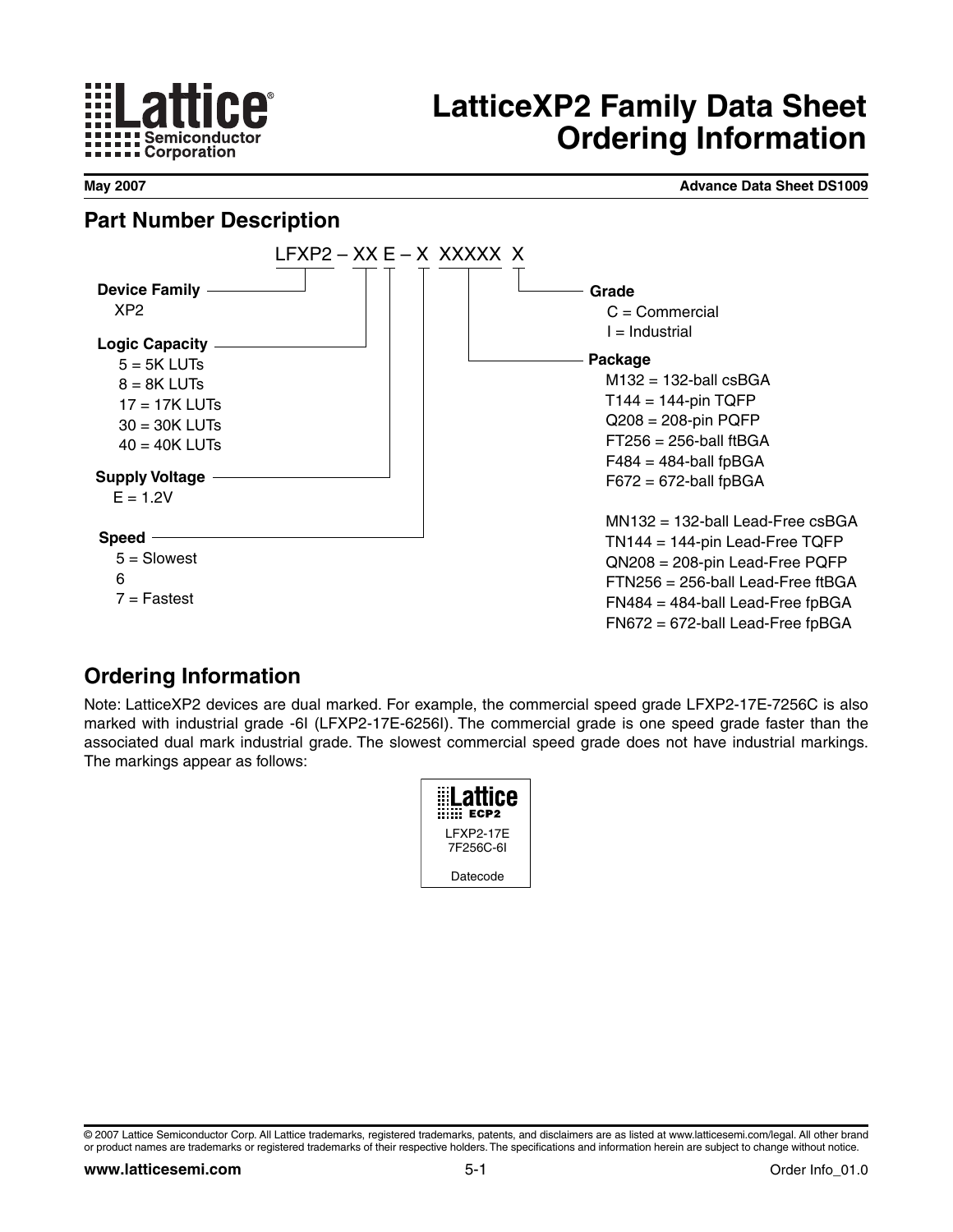# **Conventional Packaging**

**Commercial**

| <b>Part Number</b> | <b>Voltage</b> | Grade | Package     | <b>Pins</b> | Temp.      | LUTs (k) |
|--------------------|----------------|-------|-------------|-------------|------------|----------|
| LFXP2-17E-5Q208C   | 1.2V           | -5    | <b>POFP</b> | 208         | <b>COM</b> | 17       |
| LFXP2-17E-6Q208C   | 1.2V           | -6    | <b>POFP</b> | 208         | <b>COM</b> | 17       |
| LFXP2-17E-7Q208C   | 1.2V           | $-7$  | <b>POFP</b> | 208         | <b>COM</b> | 17       |
| LFXP2-17E-5FT256C  | 1.2V           | -5    | ftBGA       | 256         | <b>COM</b> | 17       |
| LFXP2-17E-6FT256C  | 1.2V           | -6    | ftBGA       | 256         | <b>COM</b> | 17       |
| LFXP2-17E-7FT256C  | 1.2V           | $-7$  | ftBGA       | 256         | <b>COM</b> | 17       |
| LFXP2-17E-5F484C   | 1.2V           | -5    | fpBGA       | 484         | <b>COM</b> | 17       |
| LFXP2-17E-6F484C   | 1.2V           | -6    | fpBGA       | 484         | <b>COM</b> | 17       |
| LFXP2-17E-7F484C   | 1.2V           | $-7$  | fpBGA       | 484         | <b>COM</b> | 17       |

#### **Industrial**

| <b>Part Number</b> | <b>Voltage</b> | Grade | Package     | <b>Pins</b> | Temp.      | LUTs (k) |
|--------------------|----------------|-------|-------------|-------------|------------|----------|
| LFXP2-17E-5Q208L   | 1.2V           | -5    | <b>POFP</b> | 208         | COM        | 17       |
| LFXP2-17E-6Q208I   | 1.2V           | -6    | <b>POFP</b> | 208         | COM        | 17       |
| LFXP2-17E-5FT256I  | 1.2V           | -5    | ftBGA       | 256         | <b>COM</b> | 17       |
| LFXP2-17E-6FT256L  | 1.2V           | -6    | ftBGA       | 256         | COM        | 17       |
| LFXP2-17E-5F484L   | 1 2 V          | -5    | fpBGA       | 484         | <b>COM</b> | 17       |
| LFXP2-17E-6F484L   | 1.2V           | -6    | fpBGA       | 484         | COM        | 17       |

# **Lead-Free Packaging**

#### **Commercial**

| <b>Part Number</b> | <b>Voltage</b> | Grade | Package         | <b>Pins</b> | Temp.      | LUTs (k) |
|--------------------|----------------|-------|-----------------|-------------|------------|----------|
| LFXP2-17E-5QN208C  | 1.2V           | -5    | Lead-Free PQFP  | 208         | <b>IND</b> | 17       |
| LFXP2-17E-6QN208C  | 1.2V           | -6    | Lead-Free POFP  | 208         | <b>IND</b> | 17       |
| LFXP2-17E-7QN208C  | 1.2V           | $-7$  | Lead-Free PQFP  | 208         | <b>IND</b> | 17       |
| LFXP2-17E-5FTN256C | 1.2V           | -5    | Lead-Free ftBGA | 256         | <b>IND</b> | 17       |
| LFXP2-17E-6FTN256C | 1.2V           | -6    | Lead-Free ftBGA | 256         | <b>IND</b> | 17       |
| LFXP2-17E-7FTN256C | 1.2V           | $-7$  | Lead-Free ftBGA | 256         | <b>IND</b> | 17       |
| LFXP2-17E-5FN484C  | 1.2V           | -5    | Lead-Free fpBGA | 484         | <b>IND</b> | 17       |
| LFXP2-17E-6FN484C  | 1.2V           | -6    | Lead-Free fpBGA | 484         | <b>IND</b> | 17       |
| LFXP2-17E-7FN484C  | 1.2V           | $-7$  | Lead-Free fpBGA | 484         | <b>IND</b> | 17       |

#### **Industrial**

| <b>Part Number</b> | <b>Voltage</b> | Grade | Package         | <b>Pins</b> | Temp.      | LUTs (k) |
|--------------------|----------------|-------|-----------------|-------------|------------|----------|
| LFXP2-17E-5QN208L  | 1.2V           | -5    | Lead-Free POFP  | 208         | <b>IND</b> | -17      |
| LFXP2-17E-6QN208L  | 1.2V           | -6    | Lead-Free POFP  | 208         | <b>IND</b> | 17       |
| LFXP2-17E-5FTN256L | 1 2V           | -5    | Lead-Free ftBGA | 256         | <b>IND</b> | 17       |
| LFXP2-17E-6FTN256L | 1.2V           | -6    | Lead-Free ftBGA | 256         | IND        | 17       |
| LFXP2-17E-5FN484L  | 1.2V           | -5    | Lead-Free fpBGA | 484         | <b>IND</b> | 17       |
| LFXP2-17E-6FN484L  | 1.2V           | -6    | Lead-Free fpBGA | 484         | <b>IND</b> | 17       |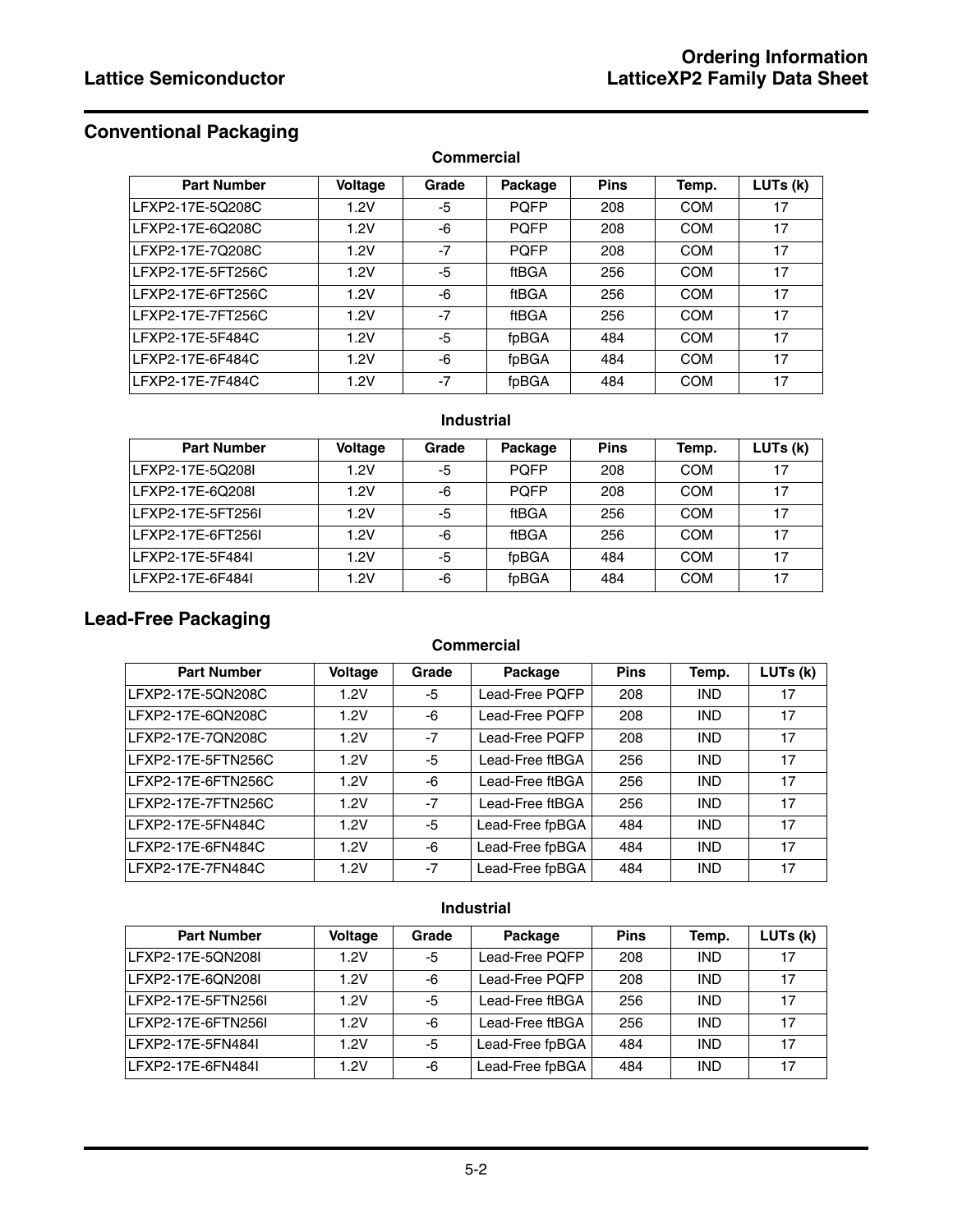

**May 2007** 

#### **Section I. LatticeXP2 Family Data Sheet**

| <b>Introduction</b> |  |
|---------------------|--|
|                     |  |
|                     |  |
| <b>Architecture</b> |  |
|                     |  |
|                     |  |
|                     |  |
|                     |  |
|                     |  |
|                     |  |
|                     |  |
|                     |  |
|                     |  |
|                     |  |
|                     |  |
|                     |  |
|                     |  |
|                     |  |
|                     |  |
|                     |  |
|                     |  |
|                     |  |
|                     |  |
|                     |  |
|                     |  |
|                     |  |
|                     |  |
|                     |  |
|                     |  |
|                     |  |
|                     |  |
|                     |  |
|                     |  |
|                     |  |
|                     |  |
|                     |  |
|                     |  |
|                     |  |
|                     |  |
|                     |  |
|                     |  |
|                     |  |
|                     |  |
|                     |  |
|                     |  |
|                     |  |
|                     |  |

@ 2007 Lattice Semiconductor Corp. All Lattice trademarks, registered trademarks, patents, and disclaimers are as listed at www.latticesemi.com/legal. All other brand or product names are trademarks or registered trademarks of their respective holders. The specifications and information herein are subject to change without notice.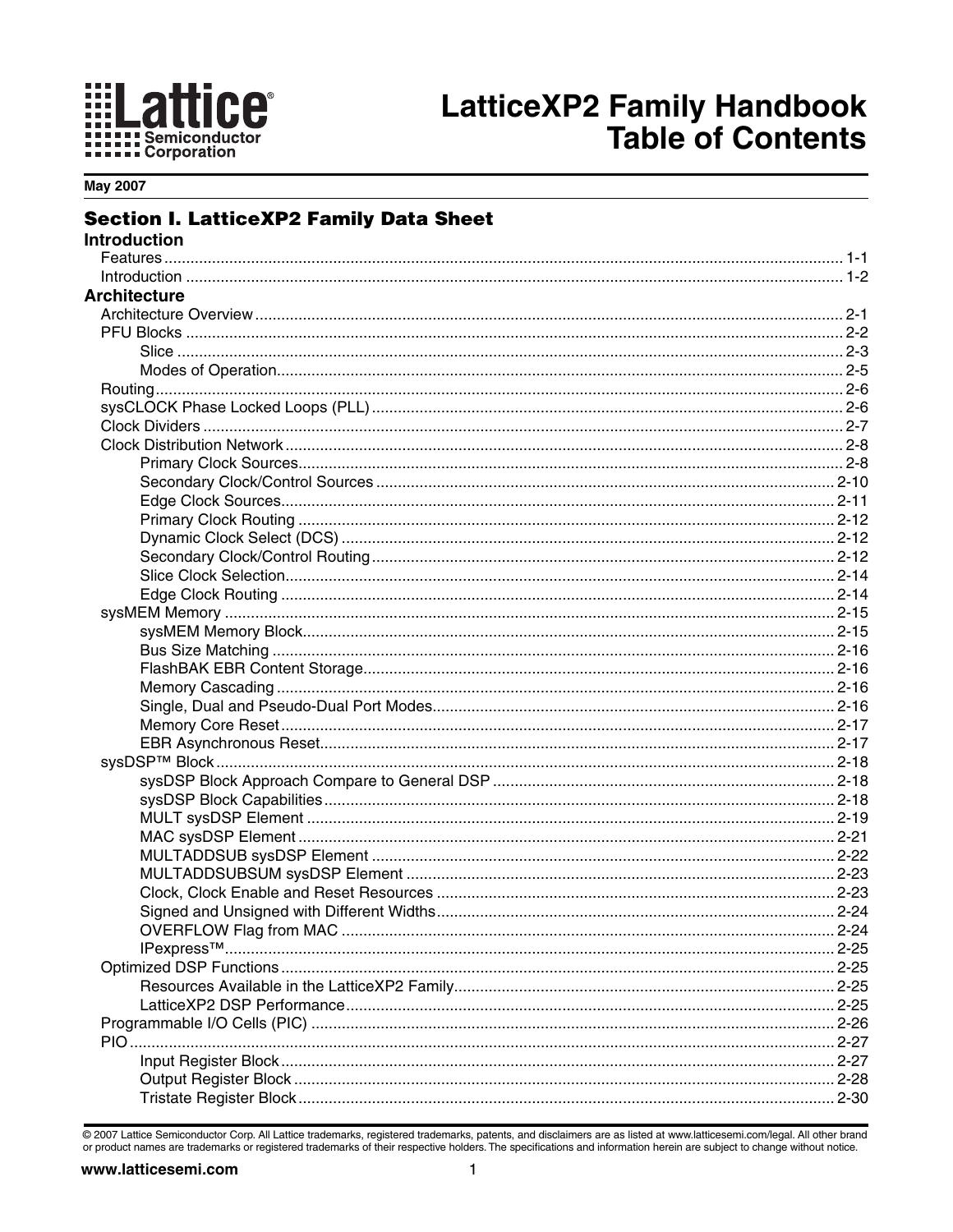| <b>DC and Switching Characteristics</b> |  |
|-----------------------------------------|--|
|                                         |  |
|                                         |  |
|                                         |  |
|                                         |  |
|                                         |  |
|                                         |  |
|                                         |  |
|                                         |  |
|                                         |  |
|                                         |  |
|                                         |  |
|                                         |  |
|                                         |  |
|                                         |  |
|                                         |  |
|                                         |  |
|                                         |  |
|                                         |  |
|                                         |  |
|                                         |  |
|                                         |  |
|                                         |  |
|                                         |  |
|                                         |  |
|                                         |  |
|                                         |  |
|                                         |  |
|                                         |  |
|                                         |  |
|                                         |  |
|                                         |  |
|                                         |  |
|                                         |  |
|                                         |  |
|                                         |  |
|                                         |  |
|                                         |  |
|                                         |  |
|                                         |  |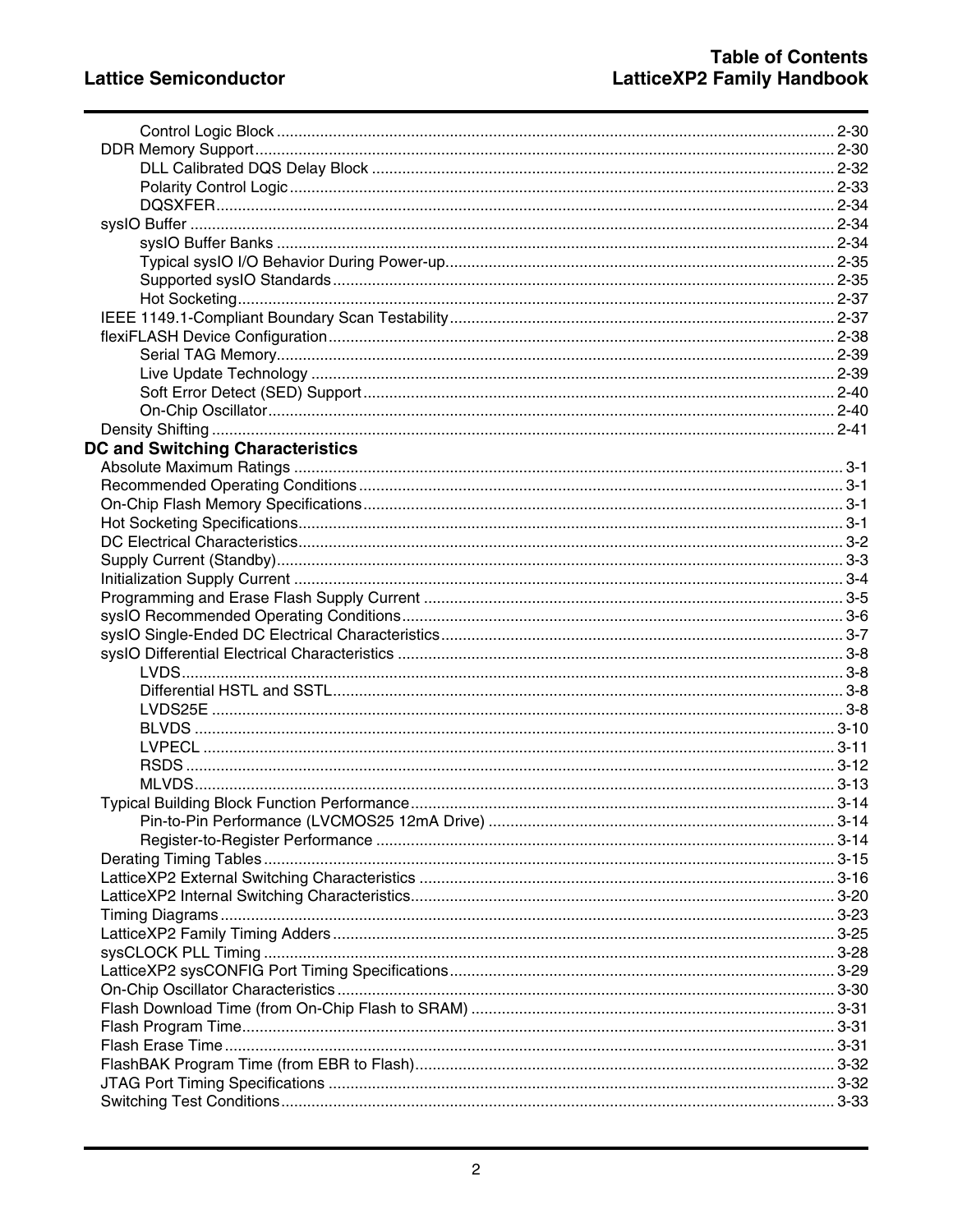| <b>Pinout Information</b>                            |  |
|------------------------------------------------------|--|
|                                                      |  |
|                                                      |  |
|                                                      |  |
|                                                      |  |
|                                                      |  |
|                                                      |  |
|                                                      |  |
|                                                      |  |
|                                                      |  |
| <b>Ordering Information</b>                          |  |
|                                                      |  |
|                                                      |  |
|                                                      |  |
|                                                      |  |
| <b>Supplemental Information</b>                      |  |
|                                                      |  |
|                                                      |  |
| <b>Section II. LatticeXP2 Family Technical Notes</b> |  |
|                                                      |  |
| LatticeXP2 sysIO Usage Guide                         |  |
|                                                      |  |
|                                                      |  |
|                                                      |  |
|                                                      |  |
|                                                      |  |
|                                                      |  |
|                                                      |  |
|                                                      |  |
|                                                      |  |
|                                                      |  |
|                                                      |  |
|                                                      |  |
|                                                      |  |
|                                                      |  |
|                                                      |  |
|                                                      |  |
|                                                      |  |
|                                                      |  |
|                                                      |  |
|                                                      |  |
|                                                      |  |
|                                                      |  |
|                                                      |  |
| DRIVE.                                               |  |
|                                                      |  |
|                                                      |  |
|                                                      |  |
|                                                      |  |
|                                                      |  |
|                                                      |  |
|                                                      |  |
|                                                      |  |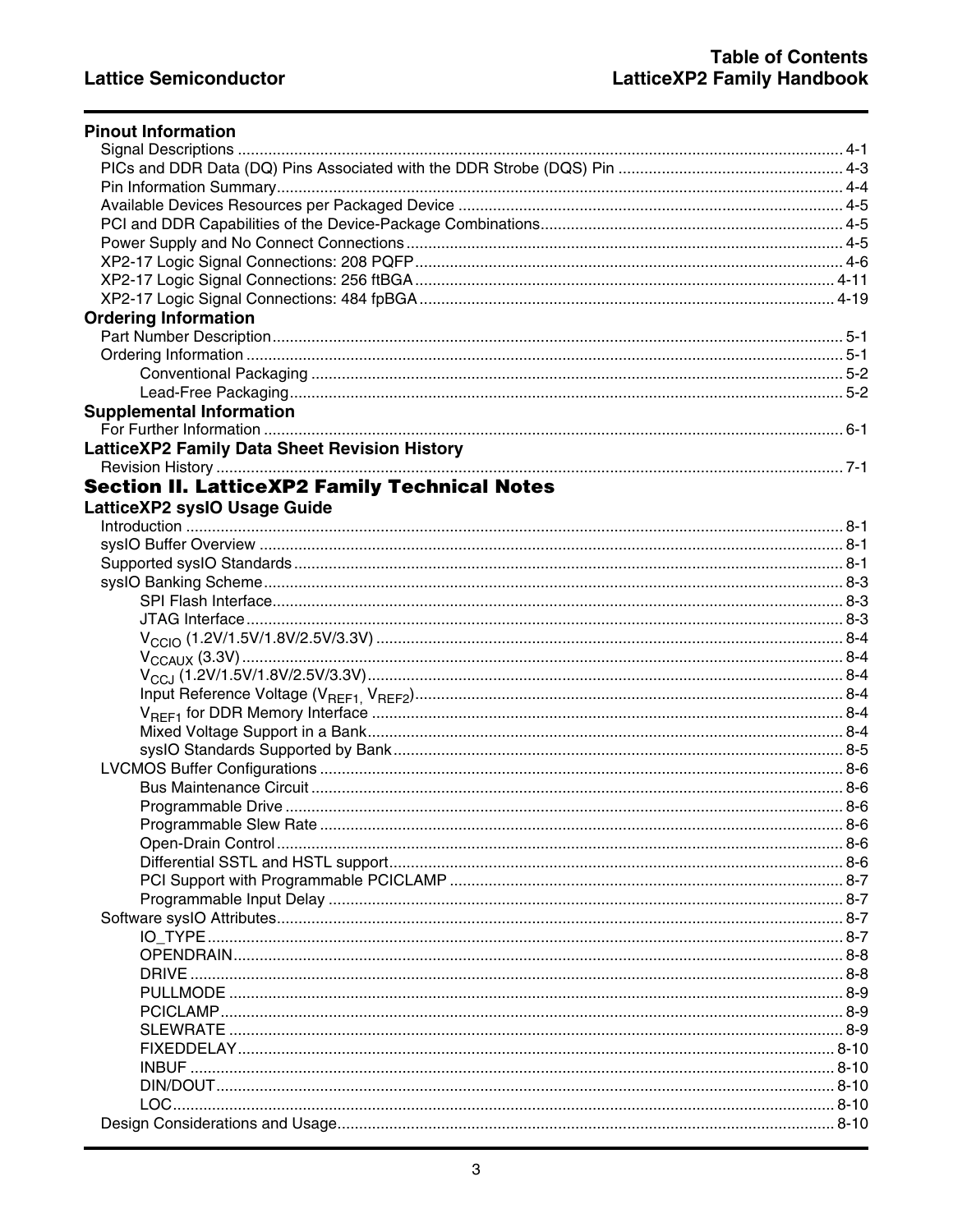| LatticeXP2 sysCLOCK PLL Design and Usage Guide                   |  |
|------------------------------------------------------------------|--|
|                                                                  |  |
|                                                                  |  |
|                                                                  |  |
|                                                                  |  |
|                                                                  |  |
|                                                                  |  |
|                                                                  |  |
|                                                                  |  |
|                                                                  |  |
|                                                                  |  |
|                                                                  |  |
|                                                                  |  |
|                                                                  |  |
|                                                                  |  |
|                                                                  |  |
|                                                                  |  |
|                                                                  |  |
|                                                                  |  |
|                                                                  |  |
|                                                                  |  |
|                                                                  |  |
|                                                                  |  |
|                                                                  |  |
|                                                                  |  |
|                                                                  |  |
|                                                                  |  |
|                                                                  |  |
|                                                                  |  |
|                                                                  |  |
|                                                                  |  |
|                                                                  |  |
| FREQUENCY_PIN_CLKI, FREQUENCY_PIN_CLKOP, FREQUENCY_PIN_CLKOK 9-7 |  |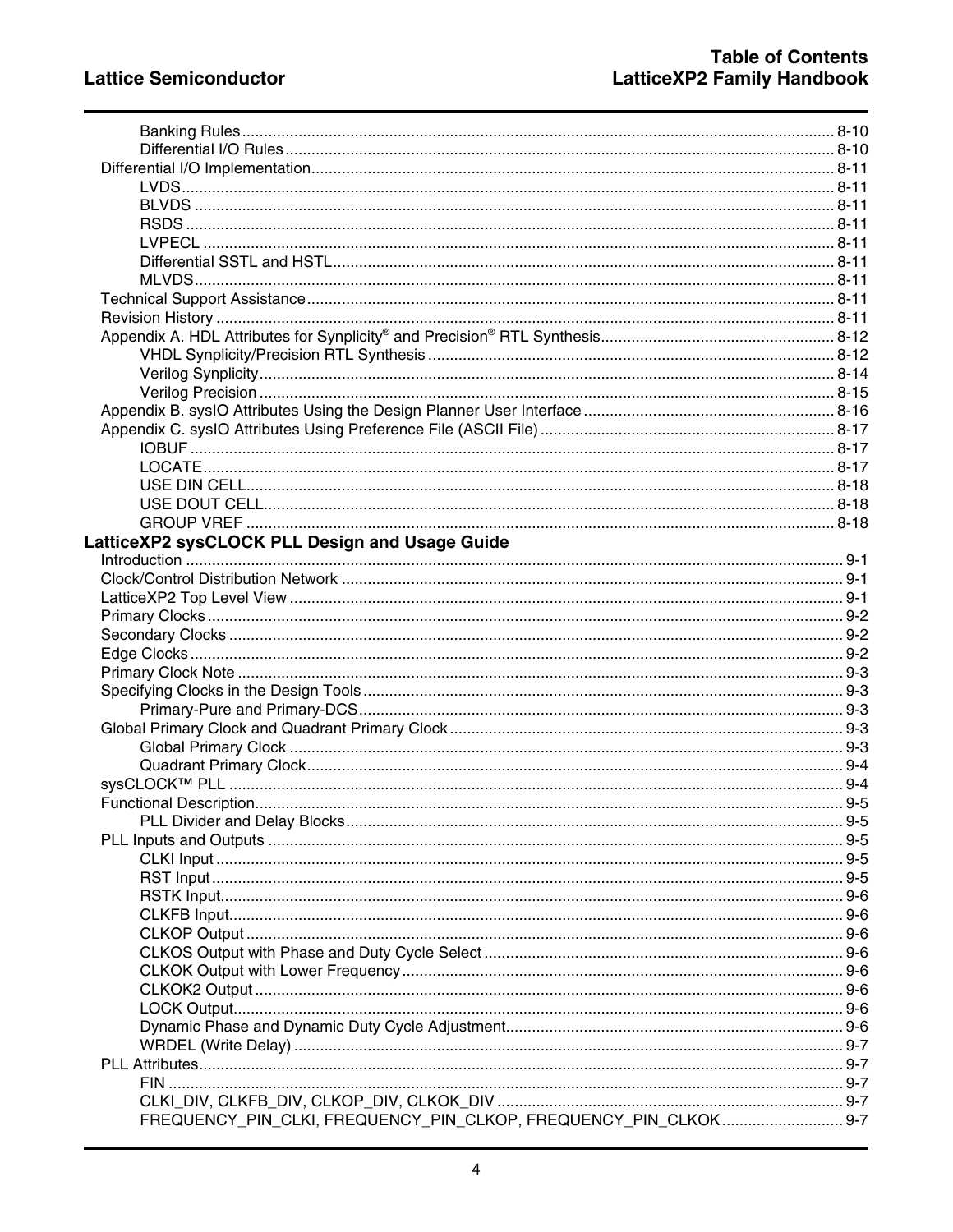| <b>LatticeXP2 Memory Usage Guide</b> |  |
|--------------------------------------|--|
|                                      |  |
|                                      |  |
|                                      |  |
|                                      |  |
|                                      |  |
|                                      |  |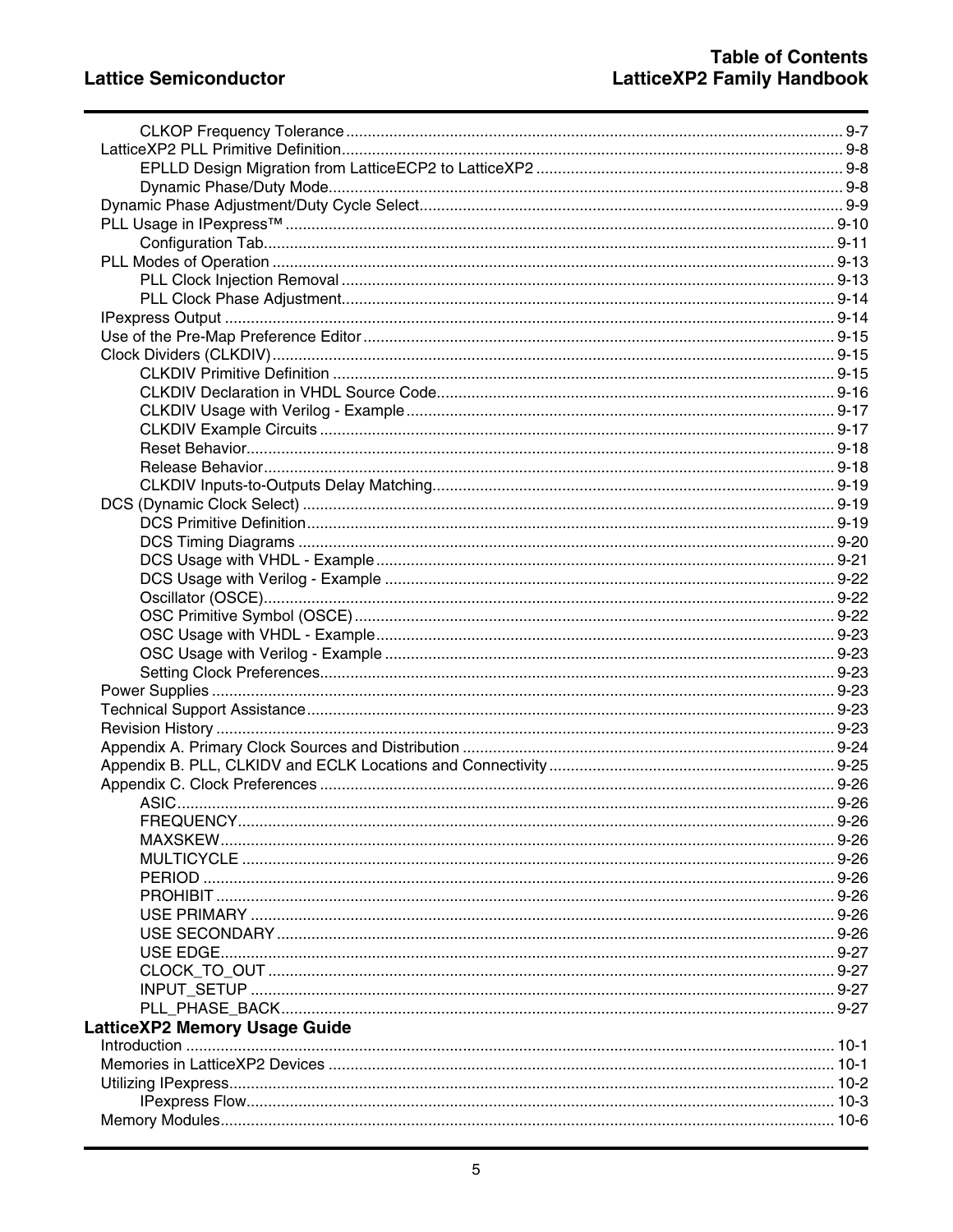| LatticeXP2 High-Speed I/O Interface |  |
|-------------------------------------|--|
|                                     |  |
|                                     |  |
|                                     |  |
|                                     |  |
|                                     |  |
|                                     |  |
|                                     |  |
|                                     |  |
|                                     |  |
|                                     |  |
|                                     |  |
|                                     |  |
|                                     |  |
|                                     |  |
|                                     |  |
|                                     |  |
|                                     |  |
|                                     |  |
|                                     |  |
|                                     |  |
|                                     |  |
|                                     |  |
|                                     |  |
|                                     |  |
|                                     |  |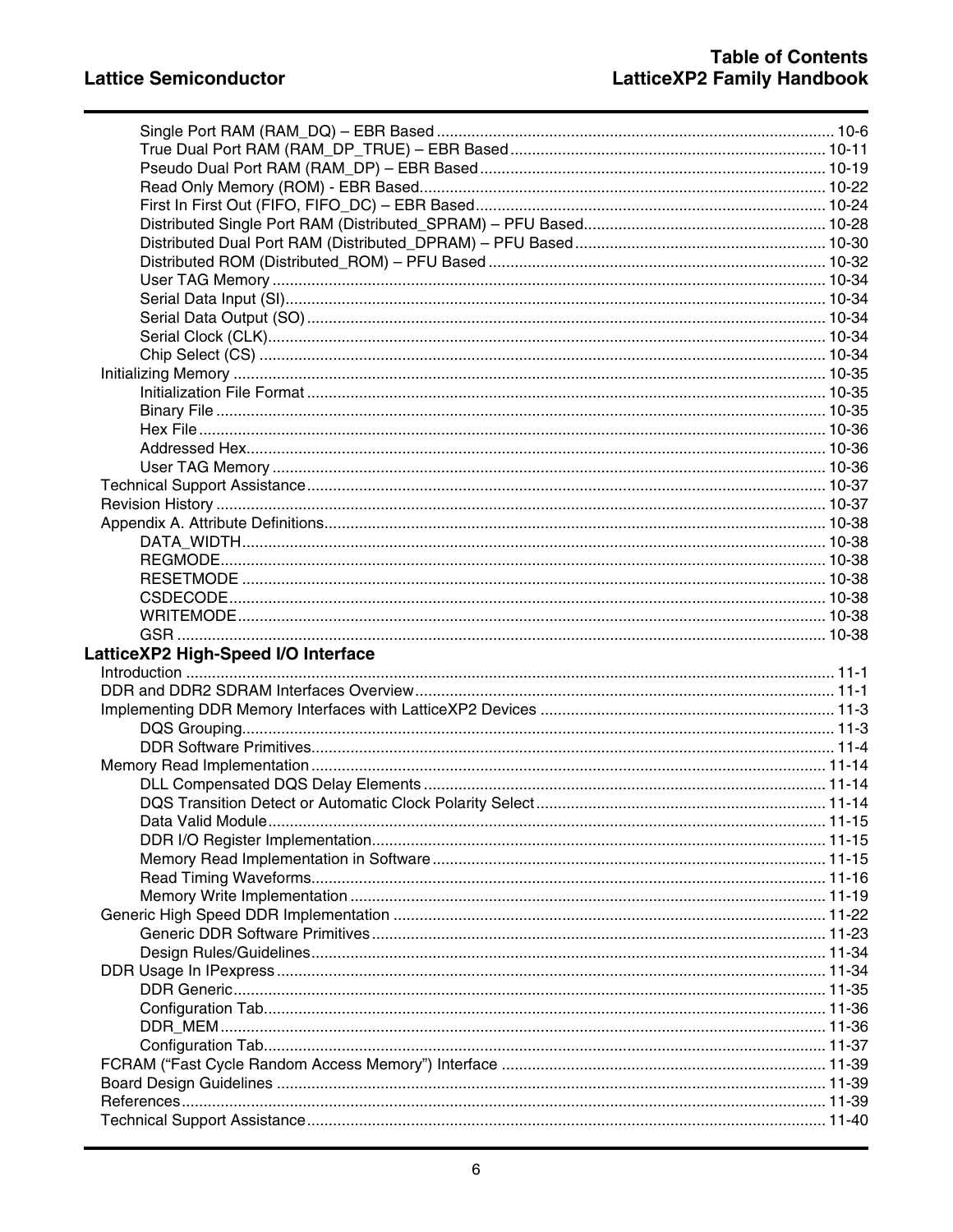| Power Estimation and Management for LatticeXP2 Devices |  |
|--------------------------------------------------------|--|
|                                                        |  |
|                                                        |  |
|                                                        |  |
|                                                        |  |
|                                                        |  |
|                                                        |  |
|                                                        |  |
|                                                        |  |
|                                                        |  |
|                                                        |  |
|                                                        |  |
|                                                        |  |
|                                                        |  |
|                                                        |  |
|                                                        |  |
|                                                        |  |
|                                                        |  |
|                                                        |  |
|                                                        |  |
|                                                        |  |
|                                                        |  |
|                                                        |  |
| LatticeXP2 sysDSP Usage Guide                          |  |
|                                                        |  |
|                                                        |  |
|                                                        |  |
|                                                        |  |
|                                                        |  |
|                                                        |  |
|                                                        |  |
|                                                        |  |
|                                                        |  |
|                                                        |  |
|                                                        |  |
|                                                        |  |
|                                                        |  |
|                                                        |  |
|                                                        |  |
|                                                        |  |
|                                                        |  |
|                                                        |  |
|                                                        |  |
|                                                        |  |
|                                                        |  |
|                                                        |  |
|                                                        |  |
|                                                        |  |
| LatticeXP2 sysCONFIG Usage Guide                       |  |
|                                                        |  |
|                                                        |  |
|                                                        |  |
|                                                        |  |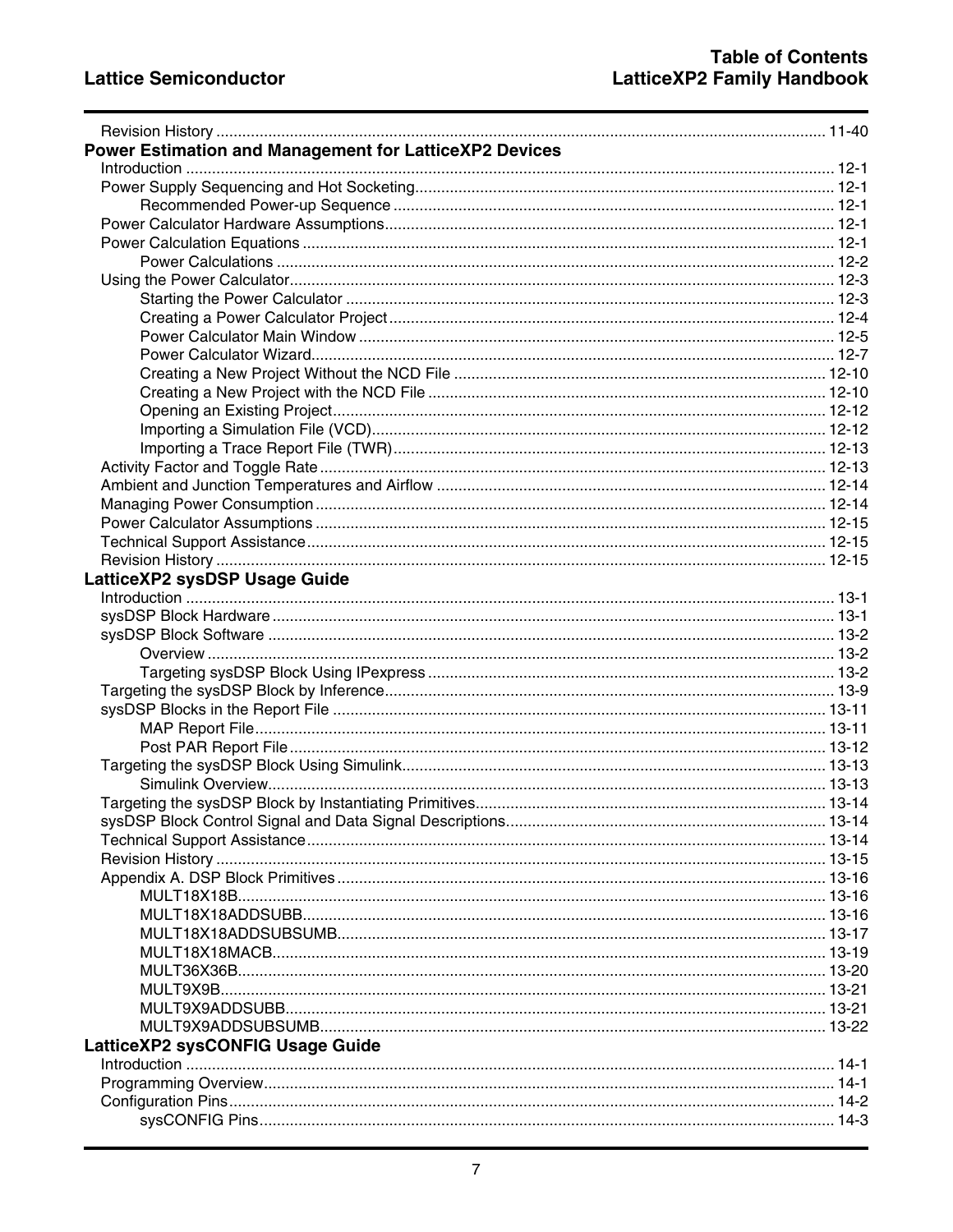| LatticeXP2 Configuration Encryption and Security Usage Guide |  |
|--------------------------------------------------------------|--|
|                                                              |  |
|                                                              |  |
|                                                              |  |
|                                                              |  |
|                                                              |  |
|                                                              |  |
|                                                              |  |
|                                                              |  |
|                                                              |  |
|                                                              |  |
|                                                              |  |
|                                                              |  |
|                                                              |  |
|                                                              |  |
|                                                              |  |
|                                                              |  |
|                                                              |  |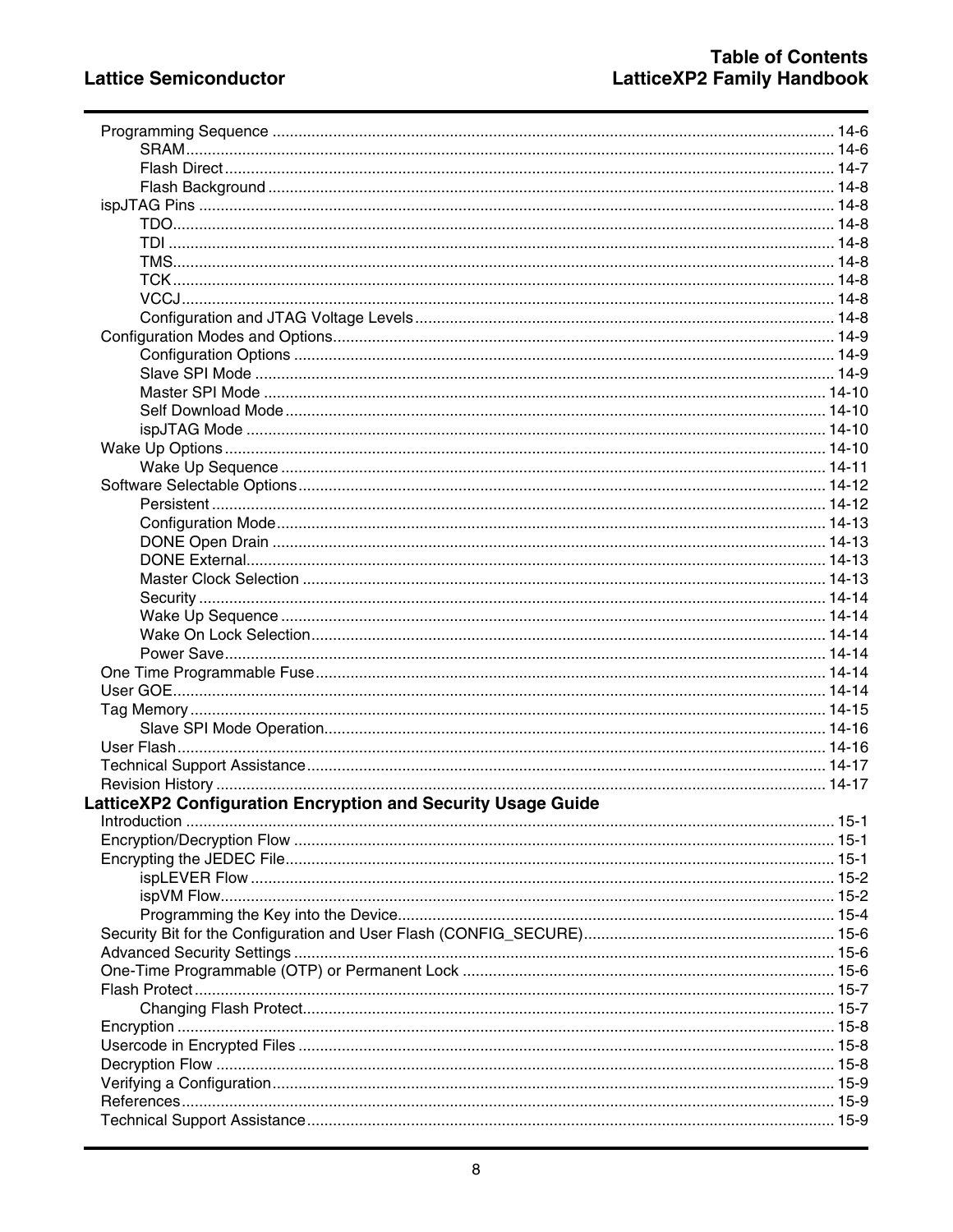| LatticeXP2 Soft Error Detection (SED) Usage Guide               |  |
|-----------------------------------------------------------------|--|
|                                                                 |  |
|                                                                 |  |
|                                                                 |  |
|                                                                 |  |
|                                                                 |  |
|                                                                 |  |
|                                                                 |  |
|                                                                 |  |
|                                                                 |  |
|                                                                 |  |
|                                                                 |  |
|                                                                 |  |
|                                                                 |  |
|                                                                 |  |
|                                                                 |  |
|                                                                 |  |
|                                                                 |  |
|                                                                 |  |
|                                                                 |  |
|                                                                 |  |
|                                                                 |  |
|                                                                 |  |
|                                                                 |  |
|                                                                 |  |
|                                                                 |  |
| LatticeXP2 Dual Boot Usage Guide                                |  |
|                                                                 |  |
|                                                                 |  |
|                                                                 |  |
|                                                                 |  |
|                                                                 |  |
|                                                                 |  |
| <b>Section III. LatticeXP2 Family Handbook Revision History</b> |  |
|                                                                 |  |
|                                                                 |  |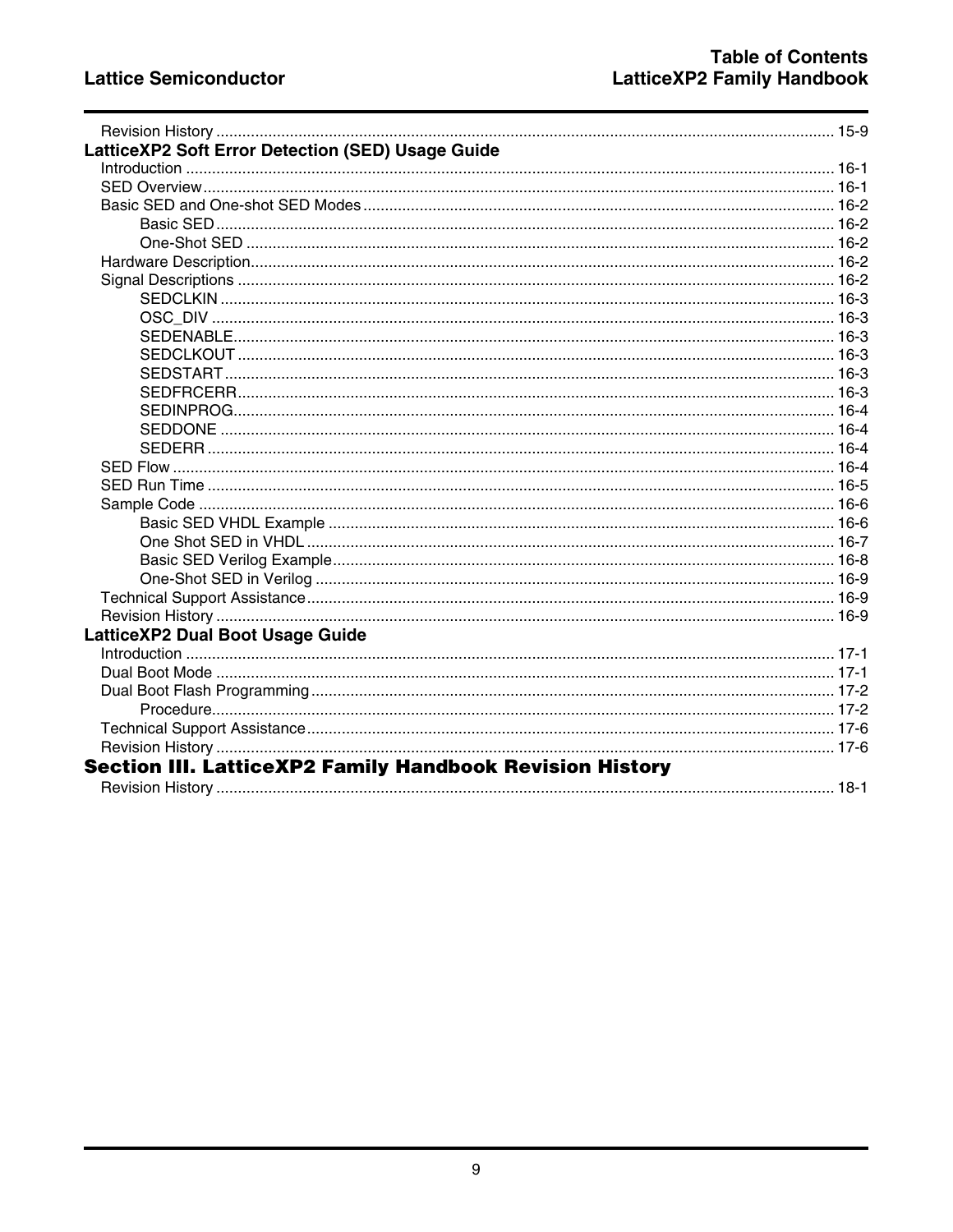#### **LatticeXP2 FPGA Application Notes**

Access individual documents by clicking on the document title, or select multiple documents by using the checkboxes and clicking the "Download Selected Files as ZIP Archive" button.

- TN1033 High-Speed PCB Design Considerations (v6) (431K .pdf)
- ▶ TN1040 LatticeXP2 sysDSP Usage Guide Technical Note (1187K .pdf)
- TN1074 PCB Layout Recommendations for BGA Packages (104K .pdf)
- ▶ TN1076 Solder Reflow Guide for Surface Mount Devices (42K .pdf)
- **T TN1087 Minimizing System Interruption During Configuration Using TransFR Technology Technical Note (721K** .pdf)
- TN1126 LatticeXP2 sysCLOCK PLL Design and Usage Guide (672K .pdf)
- TN1130 LatticeXP2 Soft Error Detection (SED) Usage Guide Technical Note (187K .pdf)
- TN1136 LatticeXP2 sysIO Usage Guide (295K .pdf)
- ▶ TN1137 LatticeXP2 Memory Usage Guide Technical Note (1234K .pdf)
- T TN1138 LatticeXP2 High-Speed I/O Interface Technical Note (1582K .pdf)
- TN1139 Power Estimation and Management for LatticeXP2 Devices Technical Note (1180K .pdf)
- **TE TN1141 LatticeXP2 sysCONFIG Usage Guide Technical Note (156K .pdf)**
- **T** TN1142 LatticeXP2 Configuration Encryption and Security Usage Guide Technical Note (460K .pdf)
- TN1144 LatticeXP2 Dual Boot Usage Guide Technical Note (383K .pdf)
- $\blacktriangleright \blacktriangleright$  Thermal Management (66K .pdf)

Download Selected Files as ZIP Archive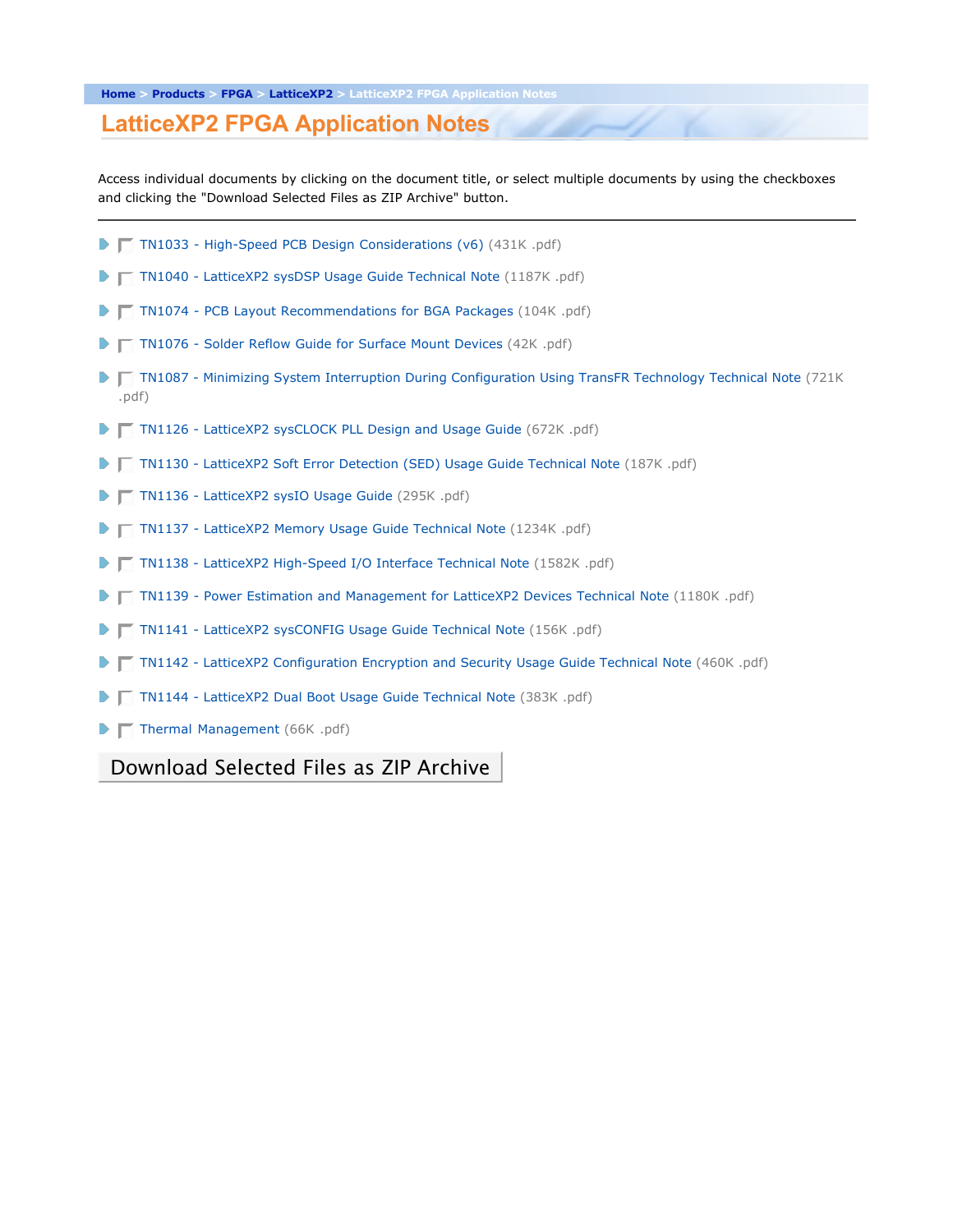**Home > Products > FPGA > LatticeXP2 > LatticeXP2 FPGA BSDL Models**

**LatticeXP2 FPGA BSDL Models**

To access individual documents listed below, click on the document title. **Icon Key:**

 $\mathbb{Z}$ 

R Restricted access (account Sign-in required)

- $\mathbb{R}$  [BSDL] LFXP217E 208 PQFP Ver 1.0 (50K .bsm)
- $\mathbb{R}$  [BSDL] LFXP217E 256 FPBGA Ver 1.0 (54K .bsm)
- $\blacktriangleright$  R [BSDL] LFXP217E 484 FPBGA Ver 1.0 (70K .bsm)